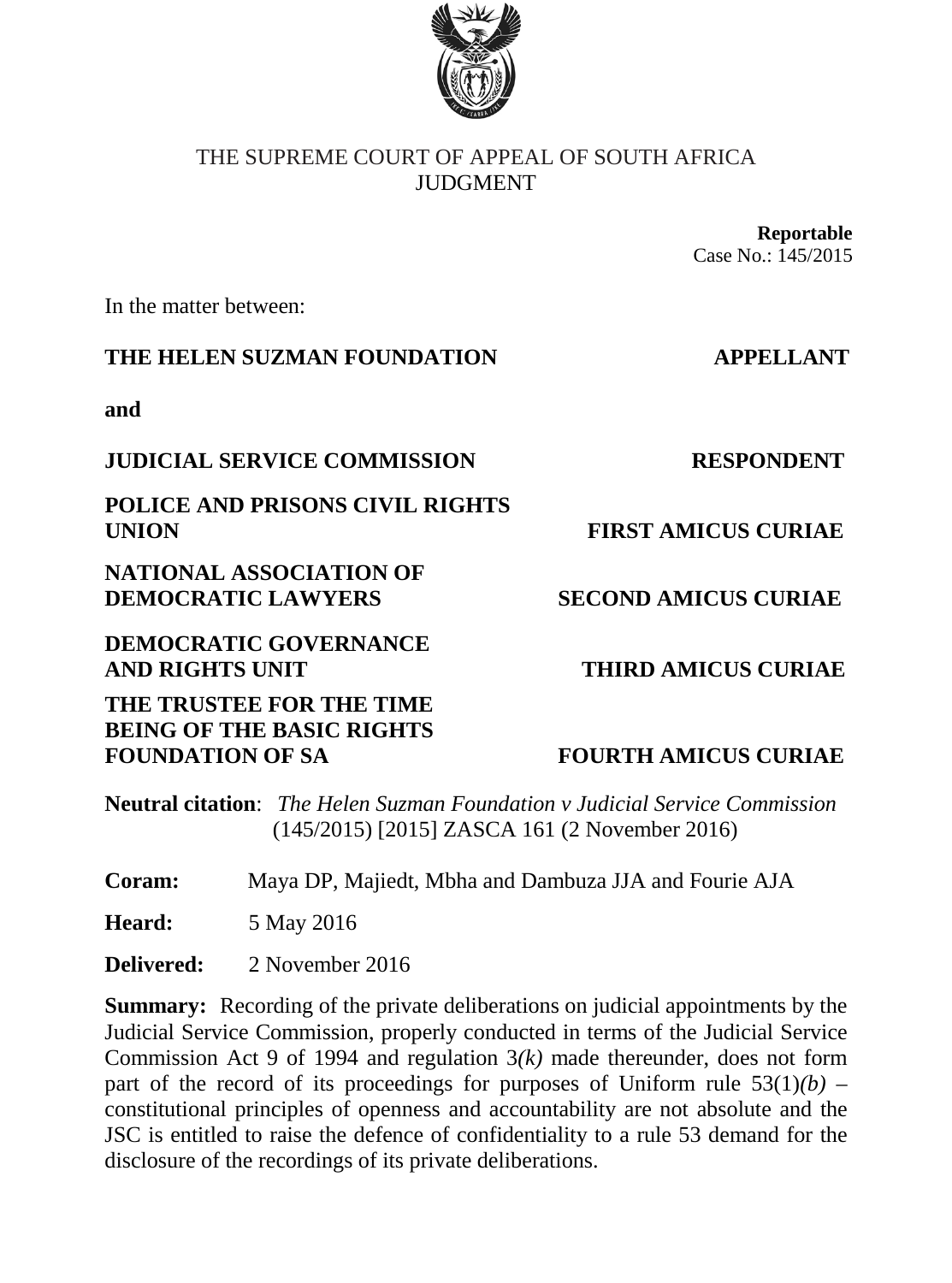# **ORDER \_\_\_\_\_\_\_\_\_\_\_\_\_\_\_\_\_\_\_\_\_\_\_\_\_\_\_\_\_\_\_\_\_\_\_\_\_\_\_\_\_\_\_\_\_\_\_\_\_\_\_\_\_\_\_\_\_\_\_\_\_\_\_\_\_\_**

\_\_\_\_\_\_\_\_\_\_\_\_\_\_\_\_\_\_\_\_\_\_\_\_\_\_\_\_\_\_\_\_\_\_\_\_\_\_\_\_\_\_\_\_\_\_\_\_\_\_\_\_\_\_\_\_\_\_\_\_\_\_\_\_\_

**On appeal from:** Western Cape Division of the High Court, Cape Town (Le Grange J sitting as court of first instance): reported *sub nom Helen Suzman Foundation v Judicial Service Commission* 2015 (2) SA 498 (WCC).

The appeal is dismissed with no order as to costs.

# **JUDGMENT \_\_\_\_\_\_\_\_\_\_\_\_\_\_\_\_\_\_\_\_\_\_\_\_\_\_\_\_\_\_\_\_\_\_\_\_\_\_\_\_\_\_\_\_\_\_\_\_\_\_\_\_\_\_\_\_\_\_\_\_\_\_\_\_\_\_**

**\_\_\_\_\_\_\_\_\_\_\_\_\_\_\_\_\_\_\_\_\_\_\_\_\_\_\_\_\_\_\_\_\_\_\_\_\_\_\_\_\_\_\_\_\_\_\_\_\_\_\_\_\_\_\_\_\_\_\_\_\_\_\_\_\_\_**

### **Maya DP (Majiedt, Mbha and Dambuza JJA and Fourie AJA concurring**):

#### **Background**

j

[1] The core issue in this appeal is whether the deliberations held in a closed session by the respondent, the Judicial Service Commission (the JSC), in the execution of its mandate to advise the President of the Republic of South Africa (the President) on the appointment of judges under s  $174(6)$  of the Constitution,<sup>1</sup> form part of the record of its proceedings for purposes of Uniform rule 53(1)*(b)*. [2](#page-1-1)

[2] The appellant, the Helen Suzman Foundation  $(HSF)$ , appeals, with the leave of this court, against the judgment of the Western Cape Division of the High

<span id="page-1-0"></span> $1$  In terms of this provision, the President must appoint judges (other than judges of the Constitutional Court (s 174(4)) and the President and the Deputy President of the Supreme Court of Appeal (s 174( 3)) on the advice of the JSC.

<span id="page-1-1"></span><sup>&</sup>lt;sup>2</sup> Uniform rule 53 governs the procedure to be followed in review proceedings before the high court and has been quoted in relevant part in para 12 below.

<span id="page-1-2"></span><sup>&</sup>lt;sup>3</sup> Founded in 1993 to honour the life work of the late Helen Suzman, HSF is a non-governmental organisation whose objectives include inter alia 'to defend the values that underpin our liberal constitutional democracy and to promote respect for human rights,' thus litigating in this matter within the generously wide *locus standi* in *judicio* provisions of s 38 of the Constitution. For more on HSF see its website at *http://hsf.org.za/about-us*.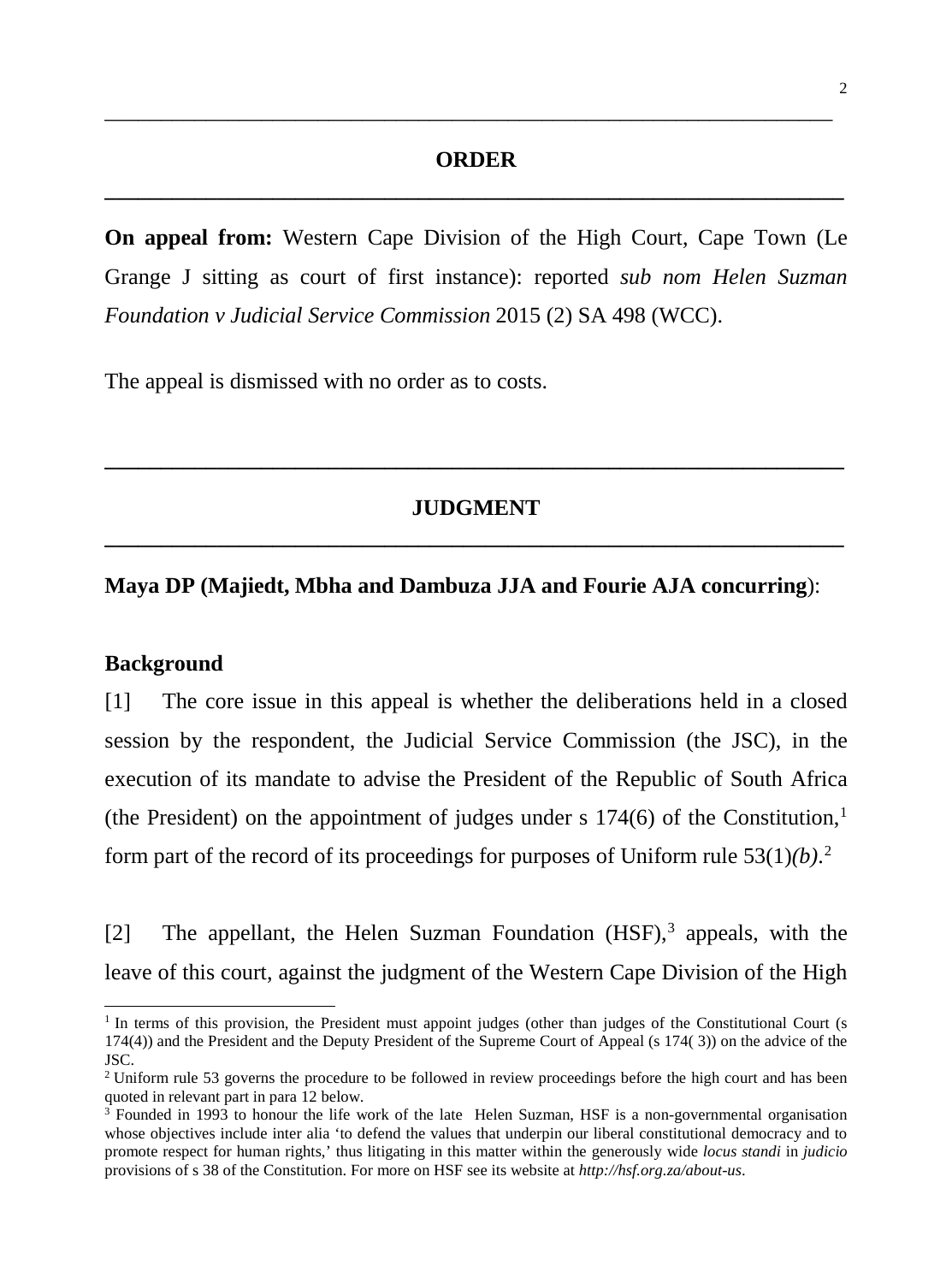Court, Cape Town (Le Grange J). The court a quo dismissed HSF's interlocutory application for an order directing the JSC to deliver the full record of the proceedings sought to be reviewed, including the audio recording and any transcript of the JSC's private deliberations after the interviews of judicial candidates on 17 October 2012. HSF required the record for purposes of review proceedings it launched in the high court. In those proceedings it sought an order declaring, inter alia, that the JSC's decision, taken pursuant to the deliberations, to advise the President to appoint certain candidates and not to advise him to appoint certain other candidates as judges of the court a quo, was unlawful and irrational and thus invalid.[4](#page-2-0) Four amici curiae, the Police and Prisons Civil Rights Union (POPCRU), the National Association of Democratic Lawyers (NADEL), the Democratic Governance and Rights Unit (DGRU) and the Trustee for the Time Being of the Basic Rights Foundation of South Africa (BRF), were also granted leave to join in the proceedings although only POPCRU and BRF participated in the appeal.

#### **Proceedings in the court a quo**

-

[3] The challenge, originally initiated by the former Deputy President of the Supreme Court of Appeal, Mr Justice Harms, was particularly directed at the JSC's recommendation of the appointment of Dolamo AJ instead of Mr Gauntlett SC. After the institution of the review proceedings the JSC delivered a record of its proceedings in terms of rule 53(1)*(b)*. The record contained: (a) the reasons for the JSC's decision, distilled from the deliberations, which set out its considerations in respect of each candidate; (b) the transcripts of the interview with each of the candidates; (c) each candidate's application for appointment; (d) comments on the candidates from various professional bodies and interested

<span id="page-2-0"></span><sup>4</sup> The President, acting on the JSC's recommendations, appointed Judges Judith Innes Cloete, Babalwa Pearl Mantame, Mokgoatji Josiah Dolamo, Owen Lloyd Rogers and Ashton Schippers as judges of the Western Cape Division of the High Court, and did not appoint Ms Nonkosi Saba and Messrs Jeremy John Gauntlett and Stephen John Koen.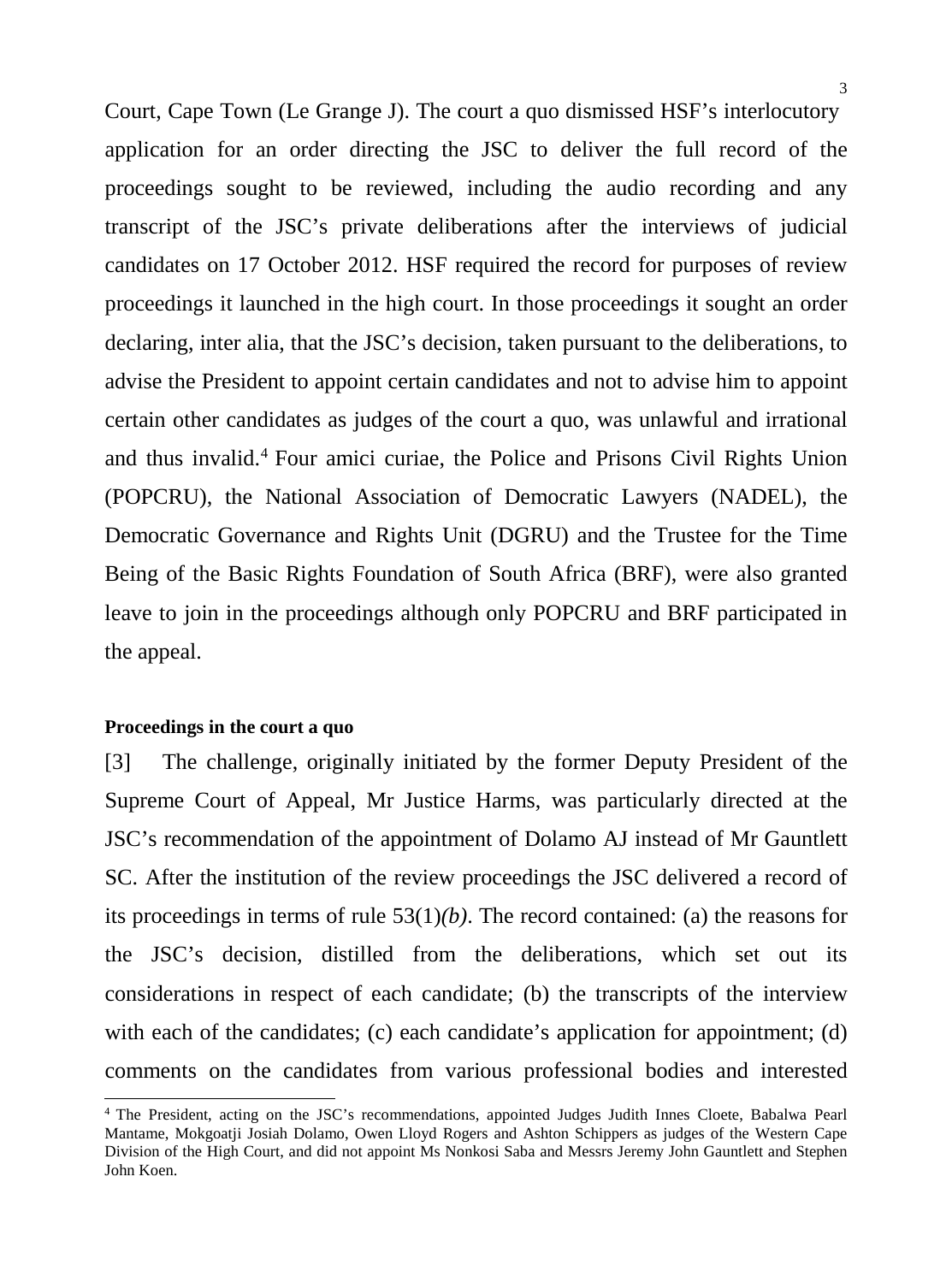individuals; and (e) related research, submissions and correspondence.

[4] HSF, having discovered in the interim that the JSC routinely keeps audio recordings of its entire proceedings, considered the record incomplete as it did not include a transcript or audio recording of the deliberations (the recording). Following the JSC's dogged refusal to furnish the recording on the ground that it does not form part of the record of its proceedings contemplated by rule 53, HSF issued a rule 30A<sup>[5](#page-3-0)</sup> notice and thereafter launched the interlocutory application to compel the recording's production. The basis of these procedures was that the JSC had furnished an incomplete record in breach of rule 53(1)*(b)* by failing to furnish the recording, which is the most immediate and accurate record of its decision and the process leading thereto.

[5] As indicated above, the court a quo found in the JSC's favour and held that the record produced by the JSC met the objectives and purpose of rule 53. In the court a quo's view, due regard being had to the JSC's legislative framework and overall approach to judicial appointments, namely: (a) the JSC's publication of the objective criteria it employs in the selection of judges, (b) its public interview process, and (c) its obligation to give reasons for its recommendations to the President, which were provided here, the record satisfied the requirements of

<span id="page-3-0"></span><sup>5</sup> Uniform rule 30A deals with non-compliance with the Uniform rules or a request made pursuant to them and provides:

<sup>&#</sup>x27;(1) Where a party fails to comply with these rules or with a request made or notice given pursuant thereto, any other party may notify the defaulting party that he or she intends, after the lapse of 10 days, to apply for an order that such rule, notice or request be complied with or that the claim or defence be struck out.

<sup>(2)</sup> Failing compliance within 10 days, application may on notice be made to the court and the court may make such order thereon as to it seems meet.'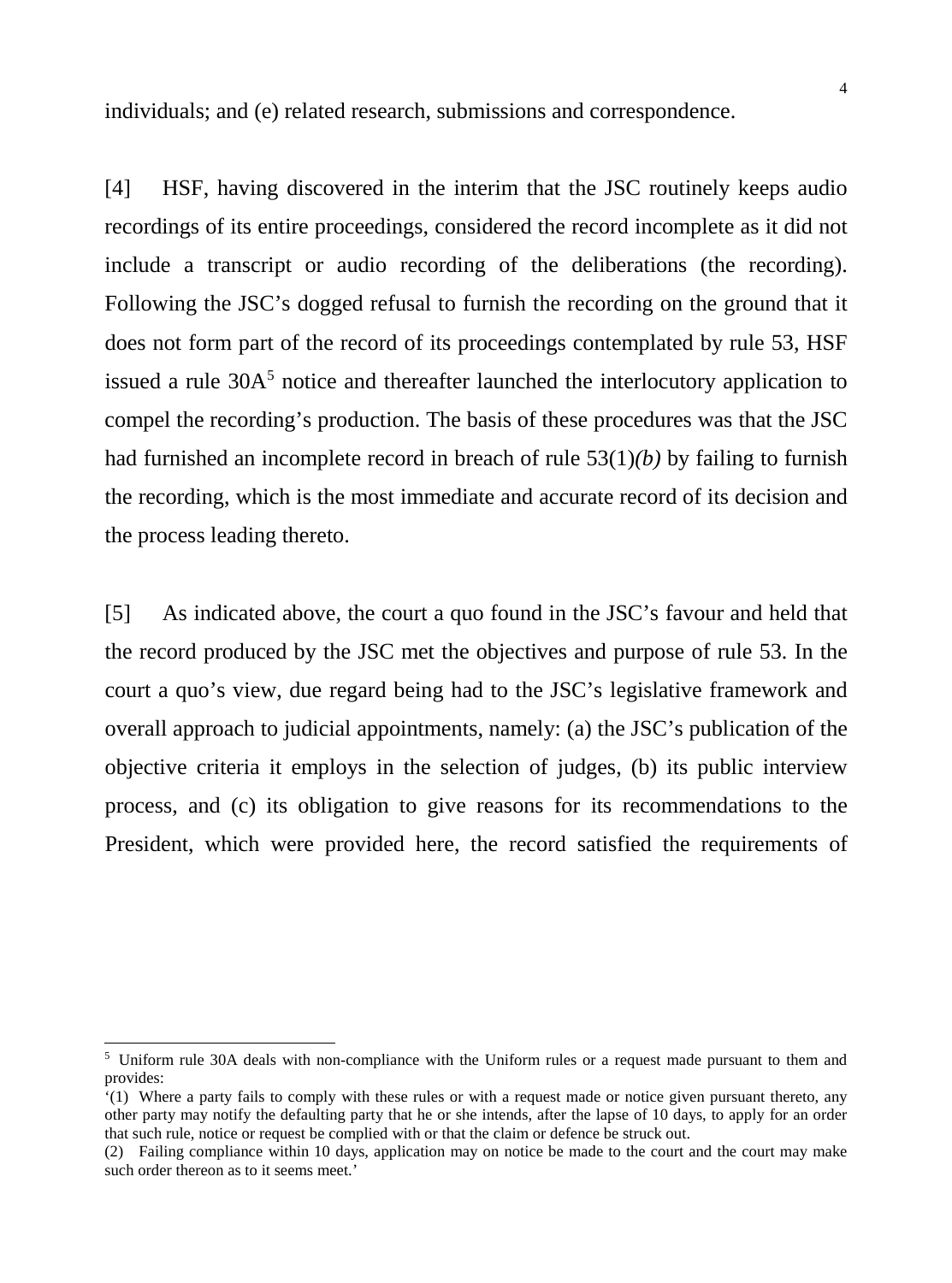openness, transparency, equality of arms<sup>[6](#page-4-0)</sup> required by s 34 of the Constitution and access to information. The court saw no reason to depart from the established approach of determining the extent of the required record for purposes of rule 53 on the facts of each case. And on that basis the court considered that HSF had been supplied with 'enough' documentation to ensure that it was not forced to launch its review in the dark. The court also found significance in the fact that such documentation included a summary of the JSC's reasons compiled by the Chief Justice, which, it pointed out, had not been impugned as incorrect. In its view, the Chief Justice could not, in any event, improperly adapt the reasons having regard to its broad composition.

[6] The court a quo considered that the JSC's unique status deriving from its constitutional powers and entitlement to determine its own process, placed its private deliberations in the realm of judicial officers' court book recordings or deliberations after a hearing, which do not form part of the record of proceedings on appeal or review. The court a quo finally held that comparative international jurisdictions did not support HSF's stance which, in turn, would not advance the constitutional and legislative imperatives of the JSC. Instead, the JSC was shown to represent international best practice and is far more transparent than the majority of comparable international bodies.

### **Submissions on appeal**

<span id="page-4-0"></span><sup>&</sup>lt;sup>6</sup> The principle of 'equality of arms' is an integral part of the rights to fair trial and access to court as well as the due process of the law in civil, criminal and administrative proceedings. Strict compliance with the principle is required at all stages of the proceedings in order to afford opposing parties (especially the weaker party) a reasonable opportunity to present their case under conditions of equality. It is a principle that was jurisprudentially developed by the European Court of Human Rights but has since been referred to with approval by the Constitutional Court in, inter alia, *Bernstein & others v Bester & others NNO* [1996] ZACC 2; 1996 (2) SA 751 (CC) fn 154; *Zondi v MEC for Traditional and Local Government Affairs & others* [2004] ZACC 19; 2005 (3) SA 589 (CC) para 63; and *Shilubana & others v Nwamitwa (National Movement of Rural Women and Commission of Gender Equality as Amici Curiae)* [2007] ZACC 14; 2007 (5) SA 650 (CC) para 21. See also Pieter van Dijk & Godefridus J H Hoof *Theory and practice of the European Convention on Human Rights* 3 ed (1998) 430. Further see Jason Brickhill & Adrian Friedman 'Access to courts' in Stuart Woolman & Michael Bishop (eds) *Constitutional Law of South Africa* 2 ed (Revision Service 6, 2014) at OS 11-07, 59-73.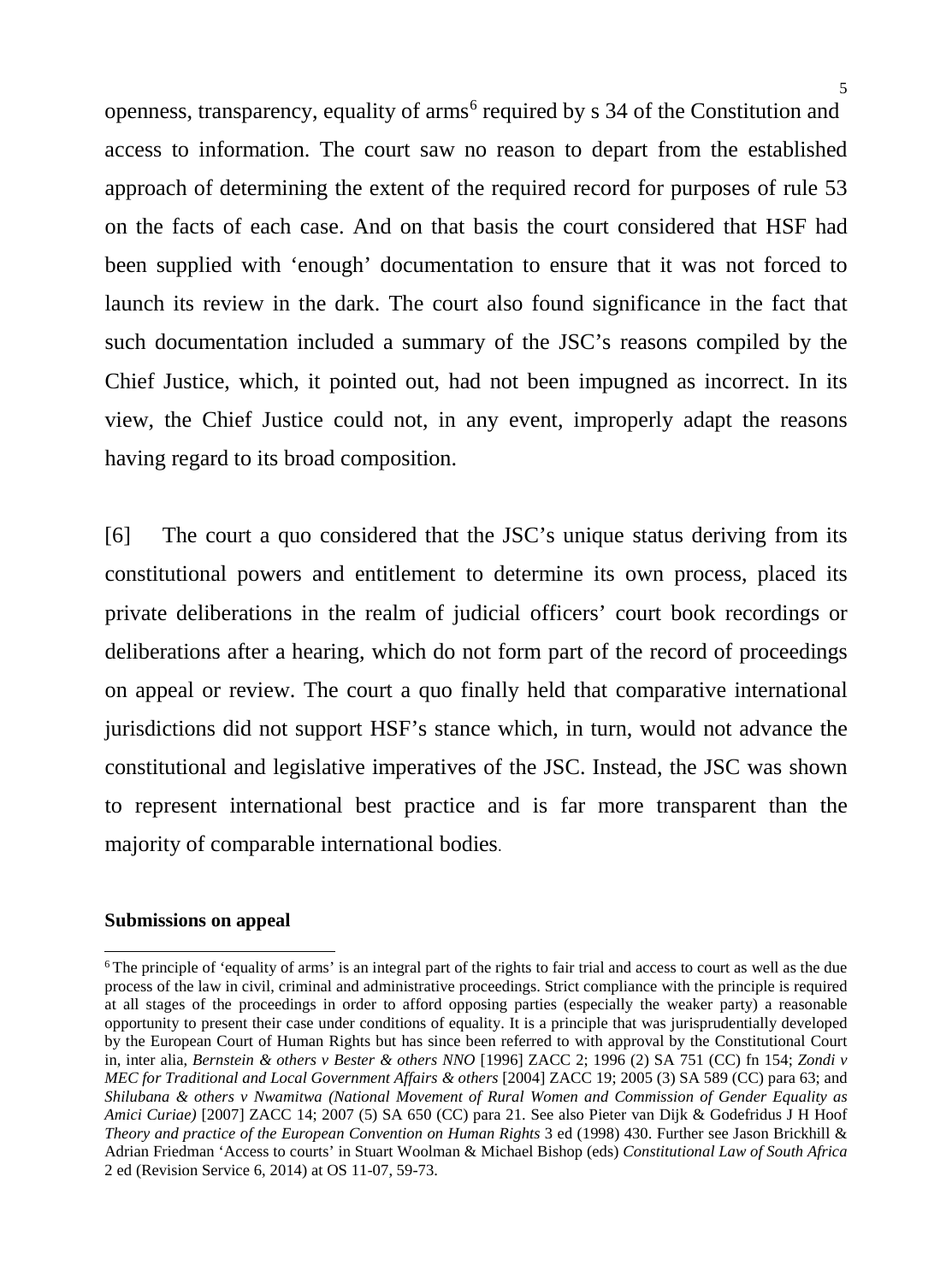[7] HSF's contentions before us did not change. Relying mainly on a number of cases from the provincial divisions and one from this court,<sup>[7](#page-5-0)</sup> it argued that constitutional democracy and the associated principles of transparency and accountability that underpin rule 53 oblige the JSC to furnish the full record of its proceedings ie any minutes, transcripts, recordings or other contemporaneous records of the JSC's official deliberations after interviewing candidates up to the time of taking the decision, including the recording. It was not for the JSC to determine the extent of relevant and disclosable material under rule 53, so it was argued. And the JSC was legally obliged to produce the recording because the deliberations bear on the lawfulness, rationality and procedural fairness of its decision and is indispensable to the determination whether there is a rational connection between the deliberations, the decision and the reasons.

[8] This was so, it was contended, because the deliberations represented the only part of the process where the JSC acts as a deliberative committee and were the most direct evidence of the reasoning behind the JSC's decision. They constituted the very basis from which that reasoning was drafted and were therefore indispensable to the exercise of review rights and clearly relevant. Disclosure would enhance the legitimacy of the JSC processes rather than compromise the dignity and integrity of candidates. HSF did however acknowledge the court's power to order limited disclosure if there were any parts of the recording which, in its view, should not be made public in order to mitigate any prejudice, preserve HSF's fair trial rights and give effect to rule 53. But it argued that the JSC had laid no basis for such a limitation of the record and that the court a quo disregarded this proposition, in any event, despite HSF's oral and written submissions in this regard. It also challenged the court a quo's comparison

<span id="page-5-0"></span><sup>7</sup> For example, *Comair Limited v The Minister of Public Enterprises & others* 2014 (5) SA 608 (GP); *Afrisun Mpumalanga (Pty) Ltd v Kunene NO & others* 1999 (2) SA 599 (T); *Cape Town City v South African National Roads Authority & others* [2015] ZASCA 58; 2015 (3) SA 386 (SCA).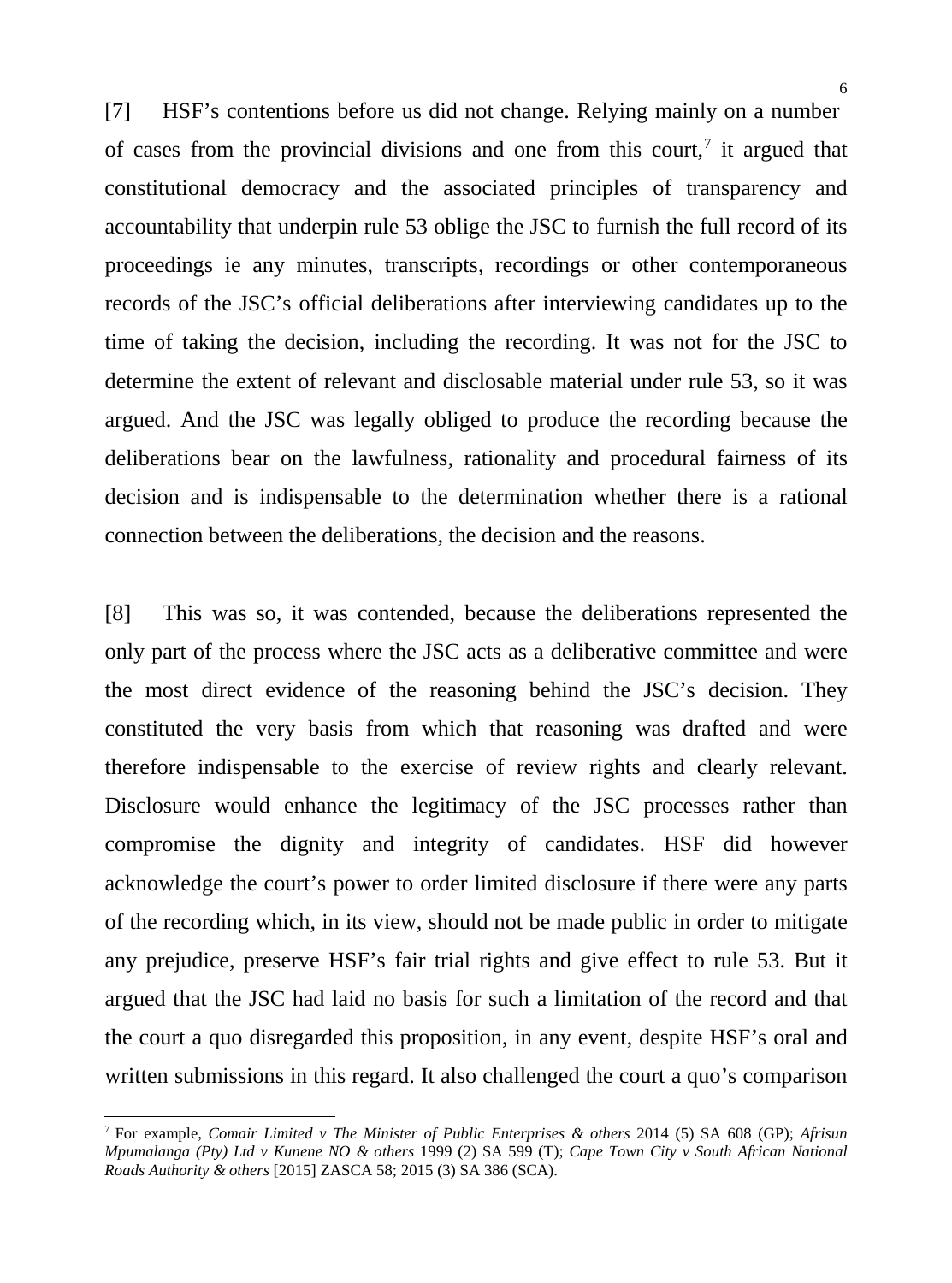of the deliberations to private judicial deliberations, arguing that the JSC had not performed judicial functions in this instance and that the high court had no power to determine what would be disclosable as in the case of a magistrate taken on review in a specific context.

[9] The JSC properly accepted at the outset that its processes must comply with the foundational constitutional principles of transparency, responsiveness and accountability that bind all organs of State. [8](#page-6-0) It acknowledged its significant public and constitutional responsibility and that it wields enormous public power, which must be exercised lawfully, rationally and in a procedurally fair and unbiased manner, and, as mentioned above, that an organ of State whose decision is under review may be obliged to disclose its deliberations, or some aspects thereof, in appropriate circumstances. It was thus not in contention that the process it followed and its decision are subject to judicial review under rule 53. The point of departure, as stated, related only to the meaning and extent of the term 'record of . . . proceedings' in the rule.

[10] But the JSC argued that the confidentiality of its deliberations, which protects the dignity and integrity of the candidates and the process itself, does not conflict with the constitutional norms, domestic case law, international jurisprudence and the rules of court. This was so, given the sound reasons therefor, the fact that it is recognised in relevant legislation and the extent of the openness and transparency within which the JSC generally operates. Thus, it asserted, there is no absolute requirement for the disclosure of its deliberations, which are not relevant to HSF's review proceedings, and the record it provided sufficed to  $\frac{8 \text{ Within the meaning of s } 239(b) \text{ read with s } 195(1) \text{ and } (2)(b) \text{ and also s } 41 \text{ of the Constitution which require the}}$ 

<span id="page-6-0"></span>administration of organs of State including within all spheres of government to be governed by certain democratic values and principles enshrined in the Constitution which include, inter alia, to be transparent and accountable. See also *South African Broadcasting Corporation SOC Ltd & others v Democratic Alliance & others* [2015] ZASCA 156; 2016 (2) SA 522 (SCA) paras 2 and 44; *Judicial Service Commission & another v Cape Bar Council & another* [2012] ZASCA 115; 2013 (1) SA 170 (SCA) paras 46-47.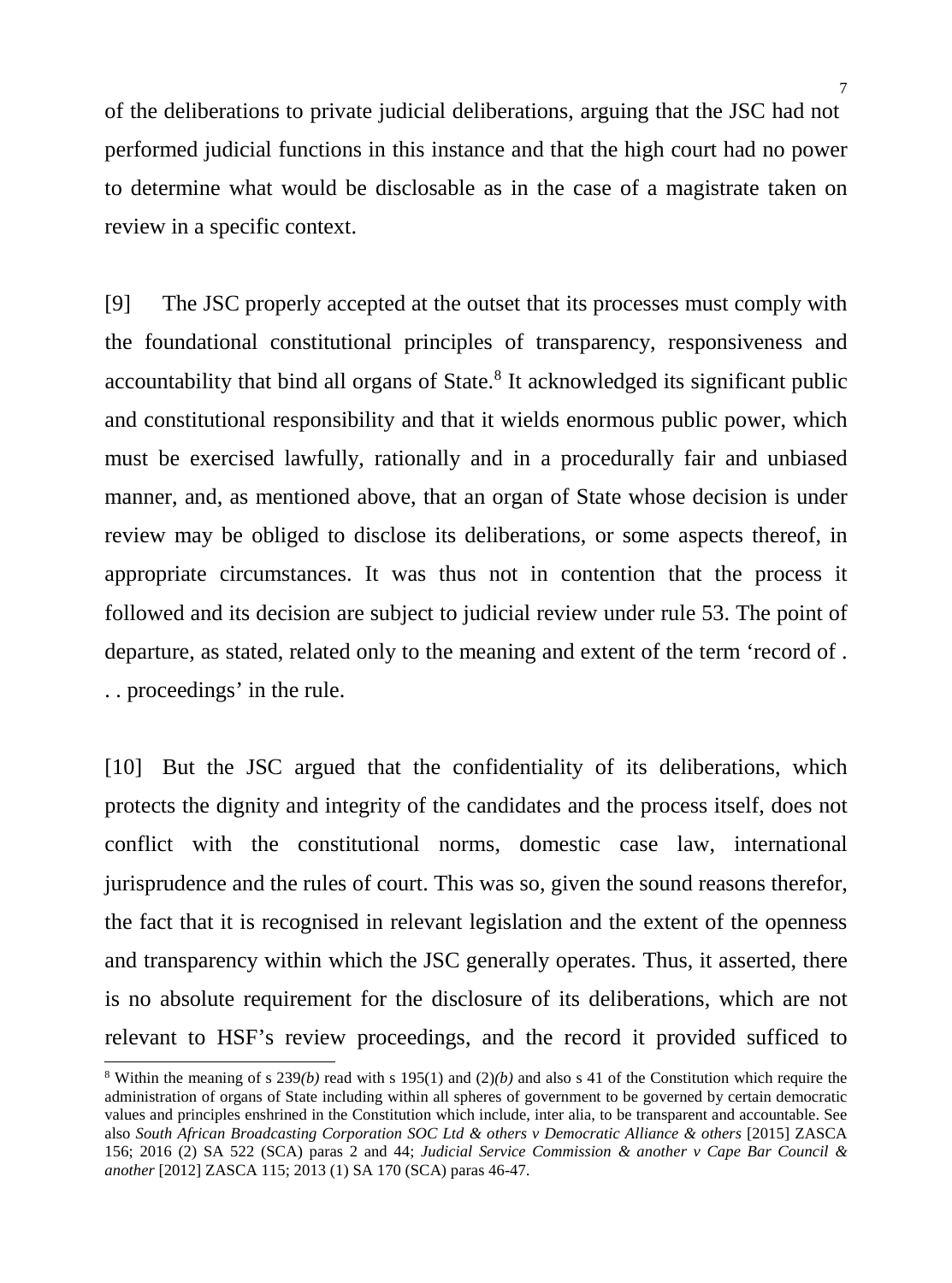enable HSF to challenge it in the review on an equal footing.

[11] The amici supported the JSC's position. POPCRU also took issue with HSF's insistence on accessing the verbatim recording despite the summary of the deliberations which was prepared and submitted by the Chief Justice on the mandate of the JSC's members. In POPCRU's view, HSF's stance challenged the veracity of the summary and indicated its lack of faith in the word of the Chief Justice. BRF reiterated that the recording bears no relevance for the review proceedings as it does not form part of the objective information evidence before the JSC. Its initial objection to the non-joinder of the candidates in issue and the JSC members who partook in the deliberations, on the contention that they have a direct, substantial interest in the outcome of the review proceedings, was correctly abandoned in argument before us.

#### **The purpose and applicability of rule 53**

#### [12] Rule 53 reads in relevant part:

'(1) Save where any law otherwise provides, all proceedings to bring under review the decision or proceedings of any inferior court and of any tribunal, board or officer performing judicial or administrative functions shall be by way of notice of motion directed and delivered by the party seeking to review such decision or proceedings to the magistrate, presiding officer or chairman of the court, tribunal or board or to the officer, as the case may be, and to all other parties affected–

*(a)* calling upon such persons to show cause why such decision or proceedings should not be reviewed and corrected or set aside, and

*(b)* calling upon the magistrate, presiding officer, chairman or officer, as the case may be, to dispatch within fifteen days after receipt of the notice of motion, to the registrar the record of such proceedings sought to be corrected or set aside, together with such reasons as he is by law required or desires to give or make, and to notify the applicant that he has done so.'

[13] The primary purpose of the rule is to facilitate and regulate applications for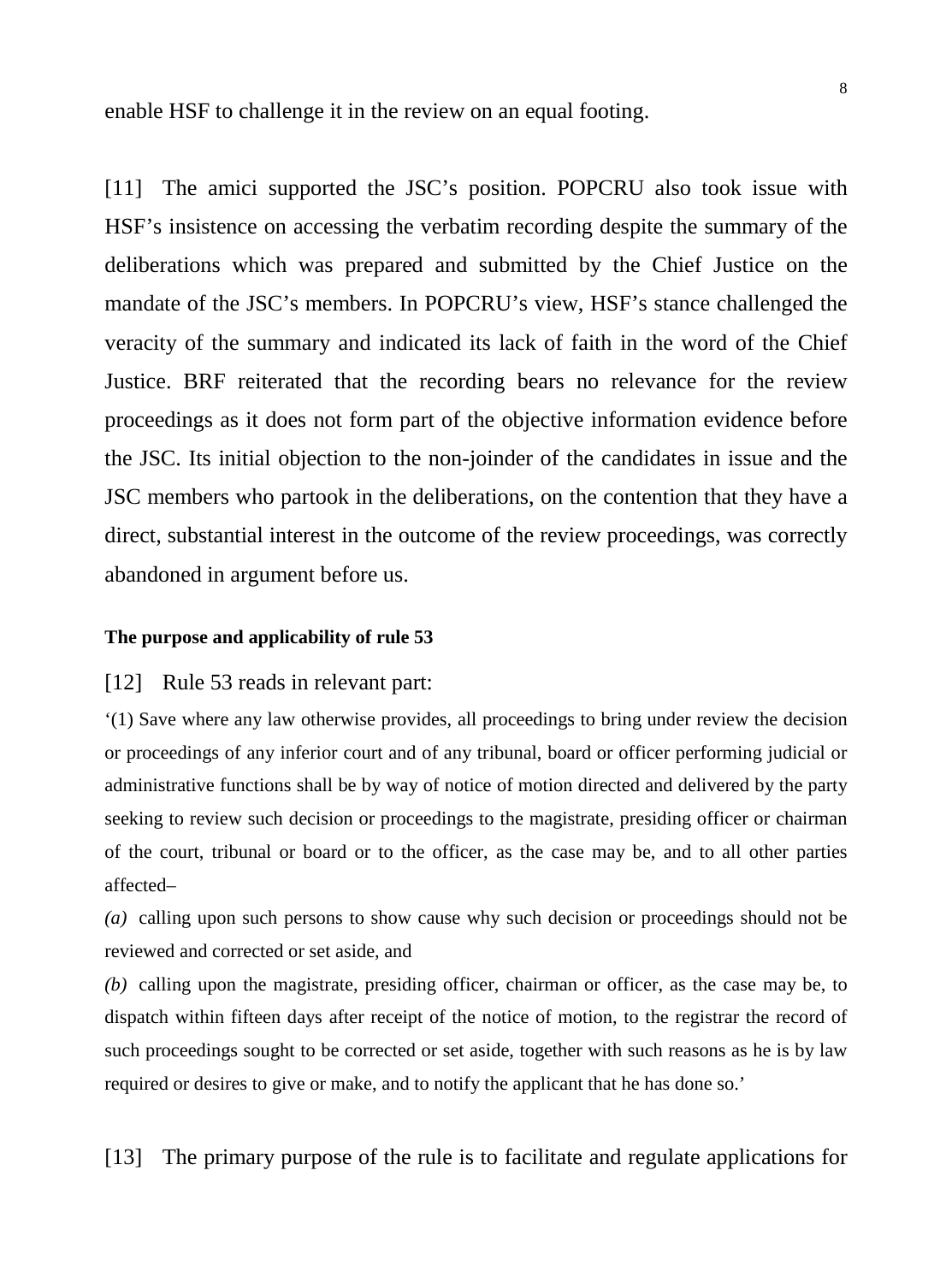review by granting the aggrieved party seeking to review a decision of an inferior court, administrative functionary or State organ, access to the record of the proceedings in which the decision was made, to place the relevant evidential material before court.<sup>[9](#page-8-0)</sup> It is established in our law that the rule, which is intended to operate to the benefit of the applicant,  $10$  is an important tool in determining objectively what considerations were probably operative in the mind of the decision-maker when he or she made the decision sought to be reviewed. The applicant must be given access to the available information sufficient for it to make its case and to place the parties on equal footing in the assessment of the lawfulness and rationality of such decision.<sup>[11](#page-8-2)</sup> By facilitating access to the record of the proceedings under review, the rule enables the courts to perform their inherent review function to scrutinise the exercise of public power for compliance with constitutional prescripts. This, in turn, gives effect to a litigant's right in terms of s 34 of the Constitution – to have a justiciable dispute decided in a fair public hearing before a court with all the issues being properly ventilated.<sup>[12](#page-8-3)</sup> Needless to say, it is unnecessary to furnish the whole record irrespective of whether or not it is relevant to the review. It is those portions of a record relevant to the decision in issue that should be made available.<sup>[13](#page-8-4)</sup> A key enquiry in determining whether the recording should be furnished is therefore its relevance to

<span id="page-8-0"></span><sup>9</sup> *Jockey Club of South Africa v Forbes* 1993 (1) SA 649 (A) at 661H-I and 662G-H; *Cape Town City v South African National Roads Authority & others* [2015] ZASCA 58; 2015 (3) SA 386 (SCA) para 36. See also D E van Loggerenberg & E Bertelsmann *Erasmus: Superior Court practice* (Original Service, 2015) at D1-700; Derek Harms *Civil Procedure in the Superior Courts* (2016) para B53.8; Andries Charl Cilliers, Cheryl Loots & Hendrick Christoffel Nel *Herbstein and Van Winsen: Civil Practice of the High Court and the Supreme Court of Appeal of South Africa* 5 ed (2009) at 40-1291.

<span id="page-8-1"></span><sup>10</sup> *Jockey Club of SA v Forbes* (above ) at 660D-F; *SACCAWU & others v President Industrial Tribunal & another* [2000] ZASCA 74; 2001 (2) SA 277 (SCA) para 7.

<span id="page-8-2"></span><sup>&</sup>lt;sup>11</sup> See for example, *Johannesburg City Council v The Administrator Transvaal & another* (1) 1970 (2) SA 89 (T); *Jockey Club of SA v Forbes* (above ) at 660E fn 7; *Lawyers for Human Rights v Rules Board for Courts of Law & another* [2012] 3 All SA 153 (GNP) para 23; *Heatherdale Farms (Pty) Ltd & others v Deputy Minister of Agriculture & another* 1980 (3) SA 476 (T) at 480B-C.<br><sup>12</sup> Democratic Alliance & others v Acting National Director of Public Prosecutions [2012] ZASCA 15; 2012 (3) SA

<span id="page-8-3"></span><sup>486 (</sup>SCA) para 37.

<span id="page-8-4"></span><sup>13</sup> *Jockey Club of SA v Forbes* (above ) at 660F; *Muller & another v The Master & others* 1991 (2) SA 217 (N) at 220E; *Ekuphumleni Resort (Pty) Ltd v Gambling and Betting Board, Eastern Cape* 2010 (1) SA 228 (E) para 9. See also *Comair Ltd v Minister for Public Enterprises & others* 2014 (5) SA 608 (GP).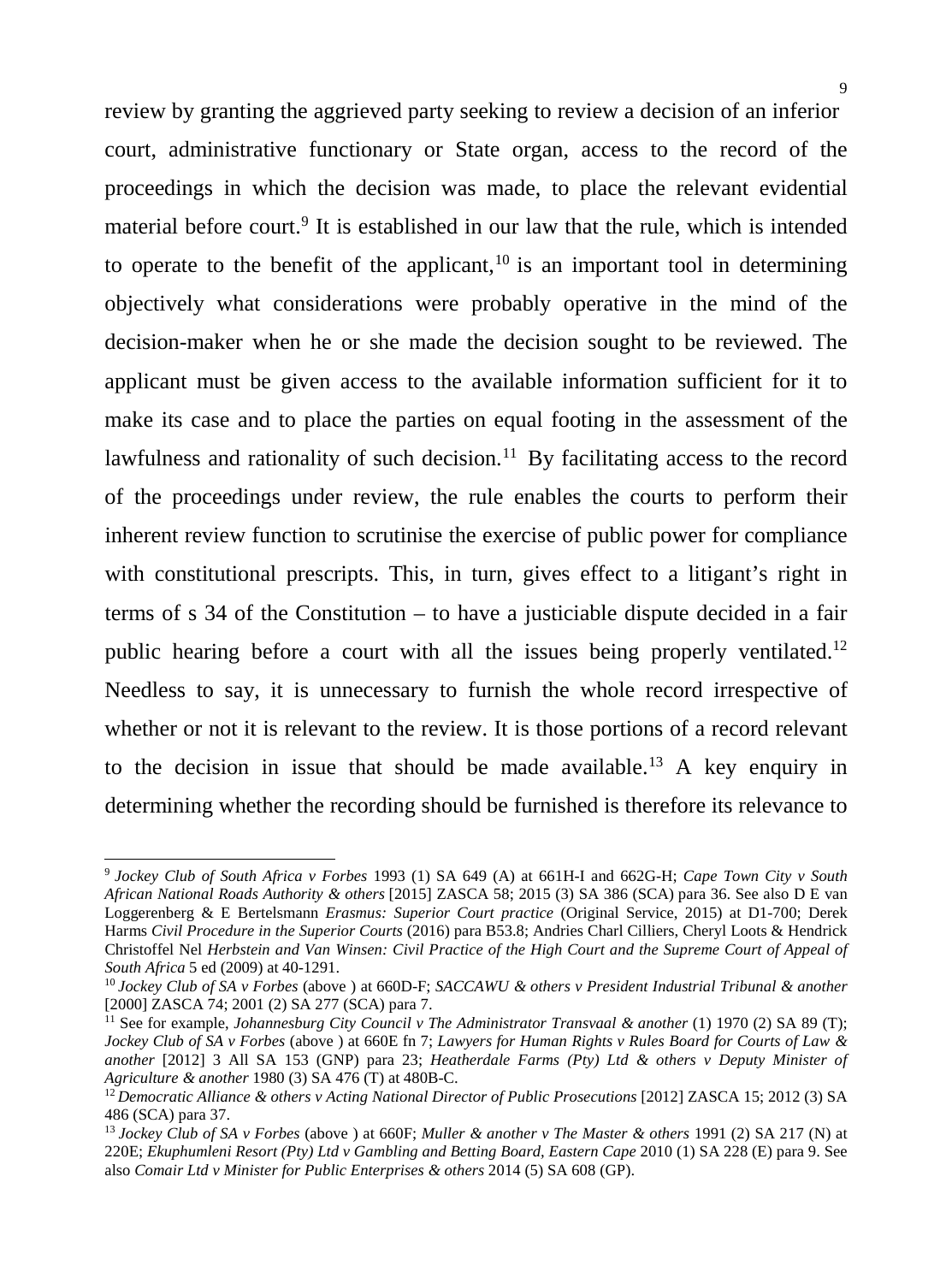the decision sought to be reviewed.

[14] The JSC relied, inter alia, on *Johannesburg City Council v The Administrator Transvaal & another*, [14](#page-9-0) and a decision of this court which cited the former case with approval in *MEC for Roads and Public Works, Eastern Cape & another Intertrade Two (Pty) Ltd*, [15](#page-9-1) to the effect that a decision-maker's private deliberations do not form part of the rule 53 record. In the former decision, Marais J interpreted the words 'record of proceedings' as follows (at 91G-92A):

'The words "record of proceedings" cannot be otherwise construed, in my view, than as a loose description of the documents, evidence, arguments and other information before the tribunal relating to the matter under review, at the time of the making of the decision in question. It may be a formal record and dossier of what has happened before the tribunal, but it may also be a disjointed indication of the material that was at the tribunal's disposal. In the latter case it would, I venture to think, include every scrap of paper throwing light, however indirectly, on what the proceedings were, both procedurally and evidentially. A record of proceedings is analogous to the record of proceedings in a court of law which quite clearly does not include a record of the deliberations subsequent to the receiving of the evidence and preceding the announcement of the court's decision. Thus the deliberations of the Executive Committee are as little part of the record of proceedings as the private deliberations of the jury or of the Court in a case before it. It does, however, include all the documents before the Executive Committee as well as all documents which are by reference incorporated in the file before it.'

[15] Whilst our courts have consistently followed this dictum over decades, well into the post-constitutional era, it is clear from recent constitutional jurisprudence that it needs qualification in so far as it excluded all and any deliberations of a decision-maker from the ambit of rule 53. The qualification of the dictum would apply with equal force to this court's obiter remarks in *Intertrade*, which endorsed

<span id="page-9-0"></span><sup>&</sup>lt;sup>14</sup> Johannesburg City Council v The Administrator Transvaal (above).

<span id="page-9-1"></span><sup>15</sup> *MEC for Roads and Public Works, Eastern Cape & another Intertrade Two (Pty) Ltd* [2006] ZASCA 33; 2006 (5) SA 1 (SCA) para 15.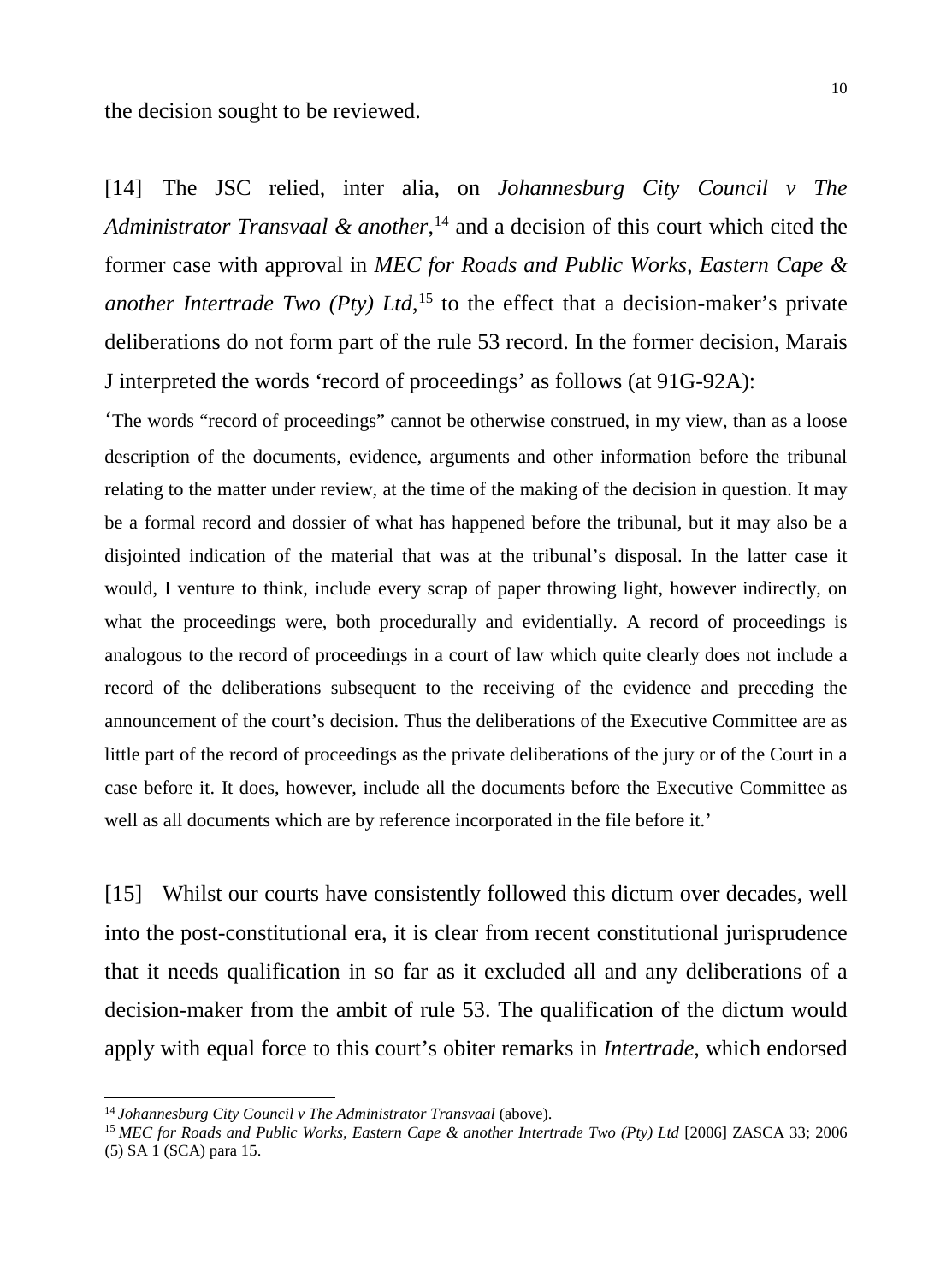it, albeit tentatively. The JSC itself properly conceded that a disclosure of its deliberations, or at least some aspects thereof, may be warranted in appropriate circumstances. Indeed, there can be no contention that disclosure of its deliberations to establish the identity of participating members would be necessary to refute a challenge that its composition did not meet the requirements of s 178(1) of the Constitution when it made a particular decision in those proceedings. Disclosure to show the number of members who voted in support of a particular decision would be similarly vital to controvert an allegation that a majority of members had not supported the decision as is required by s 178(6) of the Constitution. The list is not closed.

[16] As mentioned above, the provincial divisions of the High Court have, in the cases relied upon by HSF, emphasised the constitutional goals of open and accountable decision-making and disagreed with Marais J's dictum in so far as it advocated wholesale non-disclosure of decision-makers' deliberations. In *Afrisun Mpumalanga (Pty) Ltd v Kunene NO & others*, [16](#page-10-0) the court held that in an open and transparent system such as contemplated by the Mpumalanga Gaming Act 5 of 1995, the applicant was entitled to the minutes of deliberations and a video recording of the deliberations of a gambling board since it was the manner in which the board reached its decision that was at issue. *Comair Ltd v Minister for Public Enterprises & others* approved this decision and held that rule 53 entitles an applicant to access the full deliberations of a decision-maker.<sup>[17](#page-10-1)</sup> There, a decision of the Minister of Public Enterprises was sought to be reviewed. Heavily redacted minutes of meetings held between him and other relevant State functionaries were produced under rule 53 on the basis that the full minutes contained sensitive and confidential financial information that was privileged. The

<span id="page-10-0"></span><sup>16</sup> *Afrisun Mpumalanga (Pty) Ltd v Kunene NO & others* 1999 (2) SA 599 (T) at 631J-632C . See also *Ekuphumleni (Pty) Ltd v Resort Gambling and Betting Board, Eastern Cape* (above).

<span id="page-10-1"></span><sup>17</sup> *Comair Ltd v Minister for Public Enterprises* (above) para 39.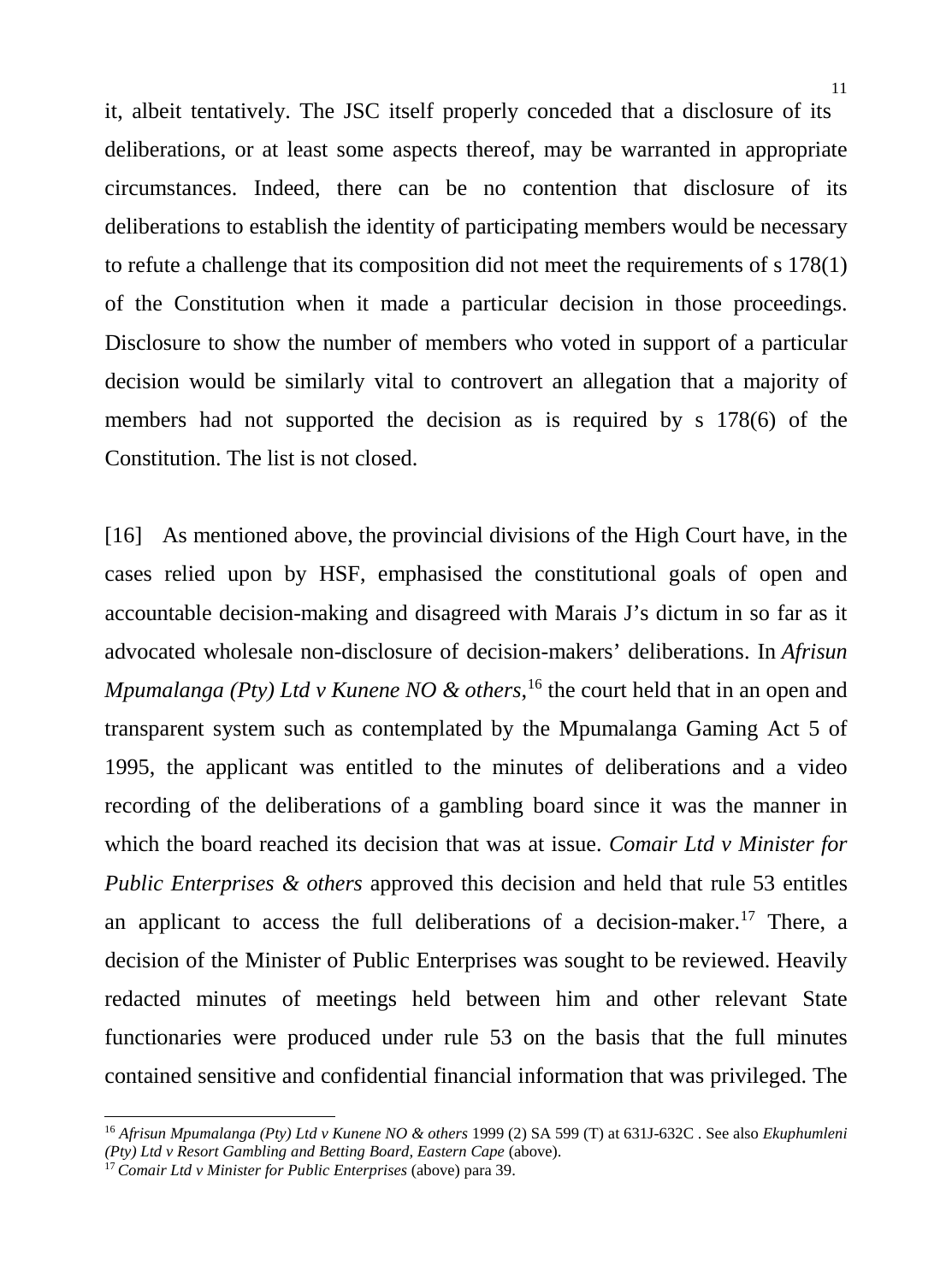court reiterated the trite principle that confidentiality does not by itself confer privilege against disclosure<sup>[18](#page-11-0)</sup> as that would defeat the purpose of rule 53, and ordered delivery of the full minutes.

[17] *Cape Town City v South African National Roads Agency* (*SANRAL*)[19](#page-11-1) bears a closer resemblance to the instant case as it concerned somewhat similar issues in a dispute between the parties as to exactly what constituted the rule 53 record. The City sought information pertaining to the selection, by SANRAL's board of directors, of a preferred bidder in a tender process undertaken for the award of a contract for the upgrade, construction, maintenance and operation of parts of the N1 and N2 national roads in the vicinity of Cape Town as toll roads, which the City had brought under review. Questions arose regarding whether the information was confidential and whether its disclosure would not only harm SANRAL, but also the bidders and that such harm provided a basis for secrecy. In an appeal against the decision of the Western Cape Division, Cape Town (Binns-Ward J) (which expressly dissociated itself with the dictum in *Johannesburg City Council*) in the City's favour, this court reiterated the importance of the time honoured principle of open justice which is now constitutionally entrenched.<sup>20</sup> The court endorsed the view that as a general rule court records should be open to the public and that any departure from this position should be the exception and must be justified.

-

<sup>[18]</sup> I am not at all convinced that any of these decisions support HSF's case in

<span id="page-11-0"></span><sup>18</sup> *Comair Ltd v Minister for Public Enterprises* (above) paras 43-61 and 109. See also *S v Naicker & another* 1965 (2) SA 919 (N); *Van der Linde v Calitz* 1967 (2) SA 239 (A) at 260; *Crown Cork & Seal Co Inc & another v Rheem South Africa (Pty) Ltd & others* 1980 (3) SA 1093 (W) at 1099B-1091C.

<span id="page-11-1"></span><sup>19</sup> *Cape Town City v South African National Roads Authority & others* [2015] ZASCA 58; 2015 (3) SA 386 (SCA) paras 2, 35-38 and 45-47.

<span id="page-11-2"></span><sup>20</sup> *Cape Town City v SANRAL* (above) para 13. See *Shinga v The State & another (Society of Advocates, Pietermaritzburg Bar as Amicus Curiae); O'Connell & others v The State* [2007] ZACC 3; 2007 (4) SA 611 (CC) para 26; *Independent Newspapers (Pty) Ltd v Minister for Intelligence Services: In re Masetlha v President of the Republic of South Africa & another* [2008] ZACC 6; 2008 (5) SA 31 (CC); *South African Broadcasting Corp Ltd v National Director of Public Prosecutions & others* [2006] ZACC 15; 2007 (1) SA 523 (CC).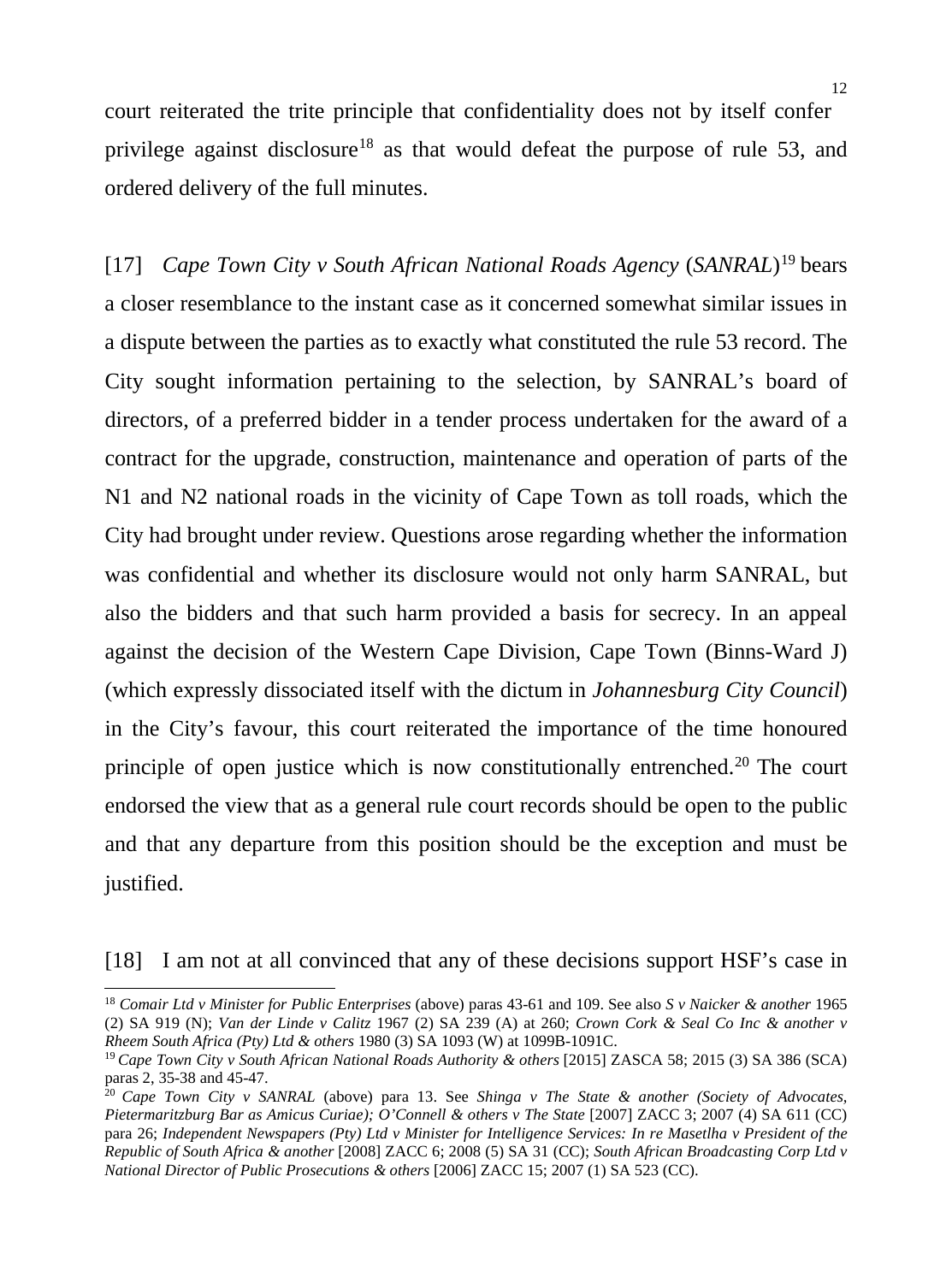the manner claimed. What is immediately discernible is that they were mainly premised upon the particular legislative provisions pertaining to the bodies whose decisions were being reviewed. Those bodies' deliberations were not endowed with statutory confidentiality as is the case here. Both *Afrisun* and *Ekuphumleni Resort* involved the review of decisions of gambling boards which were enjoined by legislation to conduct their affairs in an open and transparent manner. In *Comair,* it weighed heavily with the court that the relevance of the redacted minutes was not disputed and that an undertaking had been given to protect the confidentiality of the minutes, which the court found made nonsense of the fear that their disclosure would likely cause prejudice. *SANRAL* acknowledged the possibility of a public body's claim to keep its documents confidential arising from 'interests such as security or perhaps even the privacy rights of persons mentioned in the documents'.<sup>[21](#page-12-0)</sup> No court has laid down a general, fixed rule that deliberations must always form part of a review record under rule 53.

[19] HSF also relied on the judgment of the Constitutional Court in *Swartbooi & others v Brink & others*. [22](#page-12-1) In that matter, the Court considered whether the conduct of elected municipal councillors during deliberations which culminated in the making of a decision affecting the respondents' rights was 'integral to deliberations at a full council meeting and to the legitimate business of that meeting'. It held that the 'evidence of conduct in the proceedings of the full council is admissible for the purpose of deciding whether the conduct falls within the bounds of s 28 [of the Local Government: Municipal Structures Act 117 of 1998] protected conduct, or to prove the requirements of civil liability for conduct within the council that is not protected by s 28.<sup>'[23](#page-12-2)</sup>

<span id="page-12-0"></span><sup>21</sup> Paragraph 37.

<span id="page-12-1"></span><sup>22</sup> *Swartbooi & others v Brink & others* [2003] ZACC 25; 2006 (1) SA 203 (CC) para 12.

<span id="page-12-2"></span><sup>23</sup> Paragraph 21.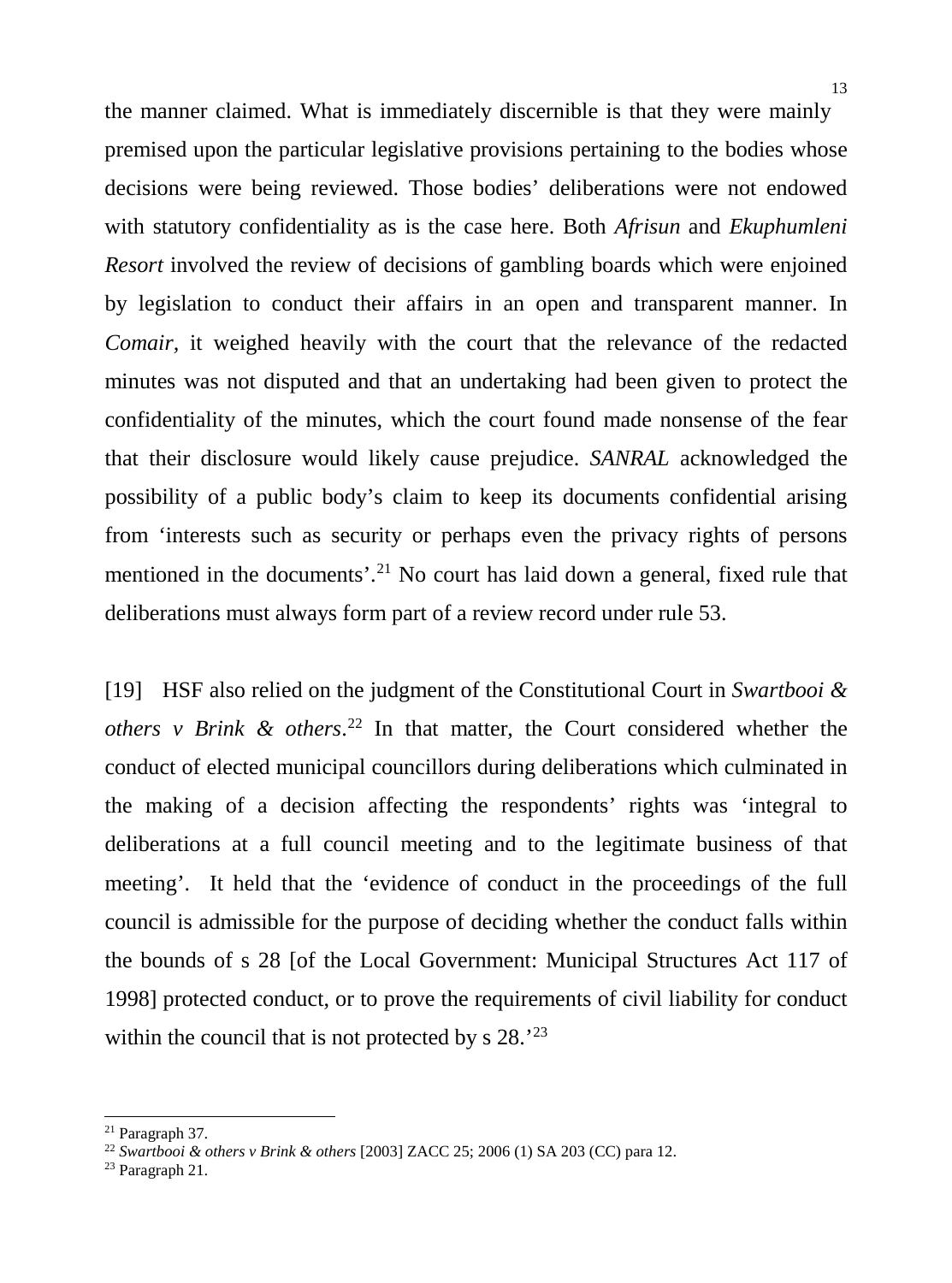[20] *Swartbooi* is clearly distinguished by its own facts. The Constitutional Court was engaged in a wholly different enquiry. It was concerned with whether the councillors' liability for costs arising from litigation challenging council decisions, which they had supported, constituted liability to civil proceedings. If so, they would be entitled to the immunity provided in s 28 of the Municipal Structures Act, from personal liability for conduct amounting to the performance of their council functions. What the Court sought to decide, therefore, was whether s 28 covered the conduct of municipal councillors that constituted participation in the deliberations of the full council in the course of the legitimate business of that council. Importantly, those deliberations were not clothed with confidentiality at all and their relevance was determined in an entirely different context.[24](#page-13-0)

### **Confidentiality of the JSC's deliberations**

j

[21] Against that background, it must be decided whether the confidentiality of the JSC's deliberations insulates it from disclosure under rule 53. The starting point is the fount of the JSC's existence – s 178 of the Constitution. These

<span id="page-13-0"></span> $24$  The law-making deliberative process by elected members of legislative bodies is a uniquely placed one in that it entails the public's democratic right to direct public involvement and participation and indirect participation through the elected members which necessitates the greatest public access. See ss 59, 72, 118 and 160(7) of the Constitution. See also *Primedia Broadcasting (a division of Primedia (Pty) Ltd) & others v Speaker of the National Assembly & other* [2016] ZASCA 142. Compare also, in this regard, the open deliberative process of the National Assembly and public broadcasting thereof in nominating and recommending candidates for appointment as Public Protector (and see *SABC v DA* [2015] ZASCA 156; 2016 (2) SA 522 (SCA) para 30).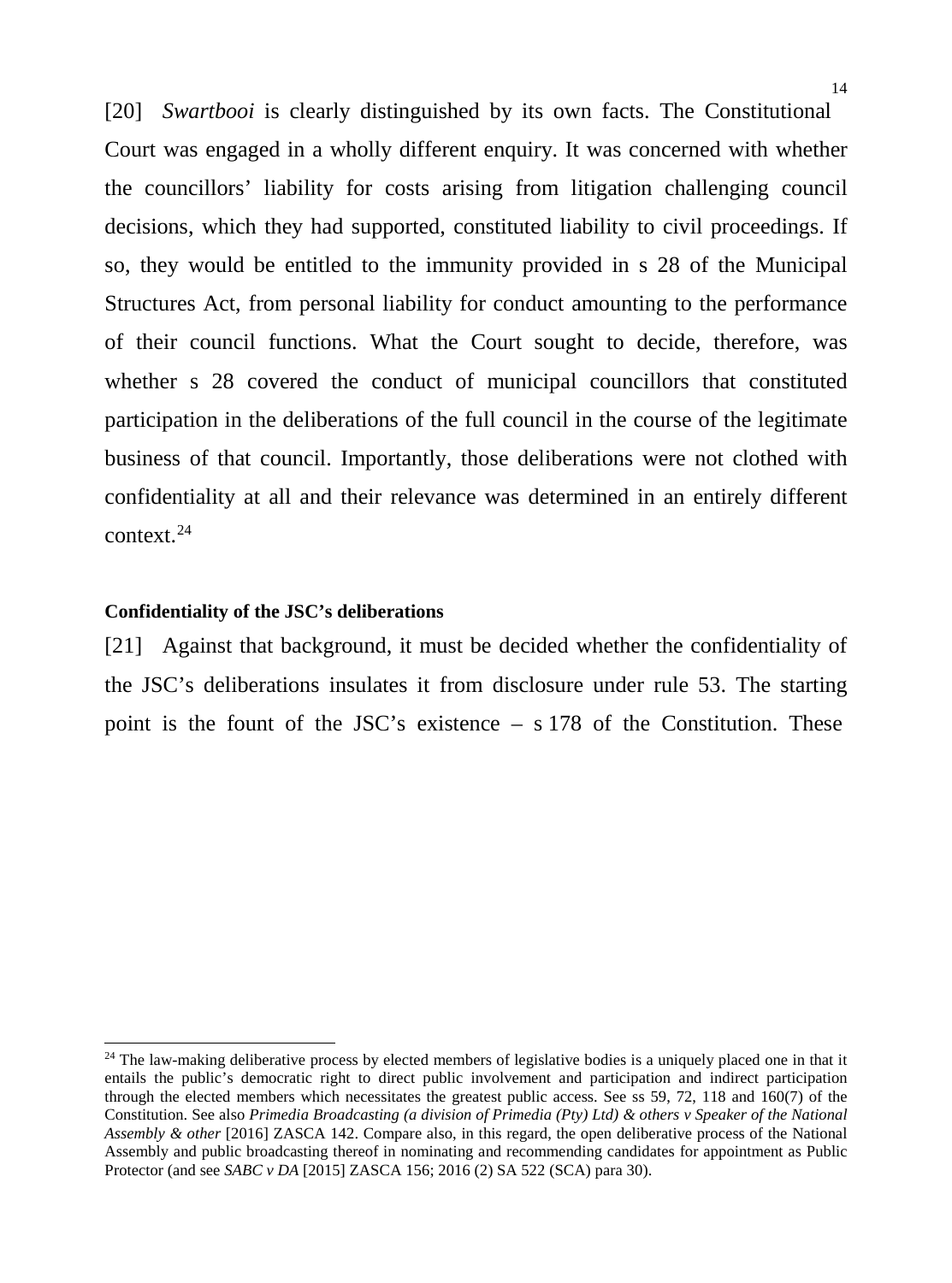provisions, inter alia, determine its composition. [25](#page-14-0) In ss (4), provision is made for the JSC's powers and functions as are assigned to it by the Constitution (in s 174) and national legislation. And in subsection (6), it is given a wide power to determine its own procedure with only one rider that its decisions must be supported by its majority.<sup>[26](#page-14-1)</sup>

[22] The confidentiality of the JSC's processes is recognised, first, in s 38(1) of the Judicial Service Commission Act 9 of 1994 (the JSC Act), which provides:

'No person, including and member of the Commission, Committee, or any Tribunal, or Secretariat of the Commission, or Registrar or his or her staff, may disclose any confidential information or confidential document obtained by that person in the performance of his or her functions in terms of this Act, except–

*(a)* to the extent to which it may be necessary for the proper administration of any provision of this Act;

*(b)* to any person who of necessity requires it for the performance of any function in terms of this Act;

*(c)* when required to do so by order of a court of law; or

'**Judicial Service Commission**

-

<span id="page-14-0"></span> $25$  In s 178 of the Constitution which reads in relevant part:

<sup>(1)</sup> There is a Judicial Service Commission consisting of–

*<sup>(</sup>a)* the Chief Justice, who presides at meetings of the Commission;

*<sup>(</sup>b)* the President of the Supreme Court of Appeal;

*<sup>(</sup>c)* one Judge President designated by the Judges President;

*<sup>(</sup>d)* the Cabinet member responsible for the administration of justice, or an alternate designated by that Cabinet member;

*<sup>(</sup>e)* two practising advocates nominated from within the advocates' profession to represent the profession as a whole, and appointed by the President:

*<sup>(</sup>f)* two practising attorneys nominated from within the attorneys' profession to represent the profession as a whole, and appointed by the President;

*<sup>(</sup>g)* one teacher of law designated by teachers of law at South African universities;

*<sup>(</sup>h)* six persons designated by the National Assembly from among its members, at least three of whom must be members of opposition parties represented in the assembly;

*<sup>(</sup>i)* four permanent delegates to the National Council of Provinces designated together by the Council with a supporting vote of at least six provinces;

*<sup>(</sup>j)* four persons designated by the President as head of the national executive, after consulting the leaders of all the parties in the National Assembly; and

*<sup>(</sup>k)* when considering matters relating to a specific Division of the High Court of South Africa, the Judge President of that Division and the Premier of the province concerned, or an alternate designated by each of them.'

<span id="page-14-1"></span><sup>&</sup>lt;sup>26</sup> The JSC is one of three constitutionally created and empowered organs of State which especially have the power to determine their own procedures. The others are courts with inherent jurisdiction (s 173) and the legislatures in different spheres of government (ss  $57, 70, 116$  and  $160(6)$ ).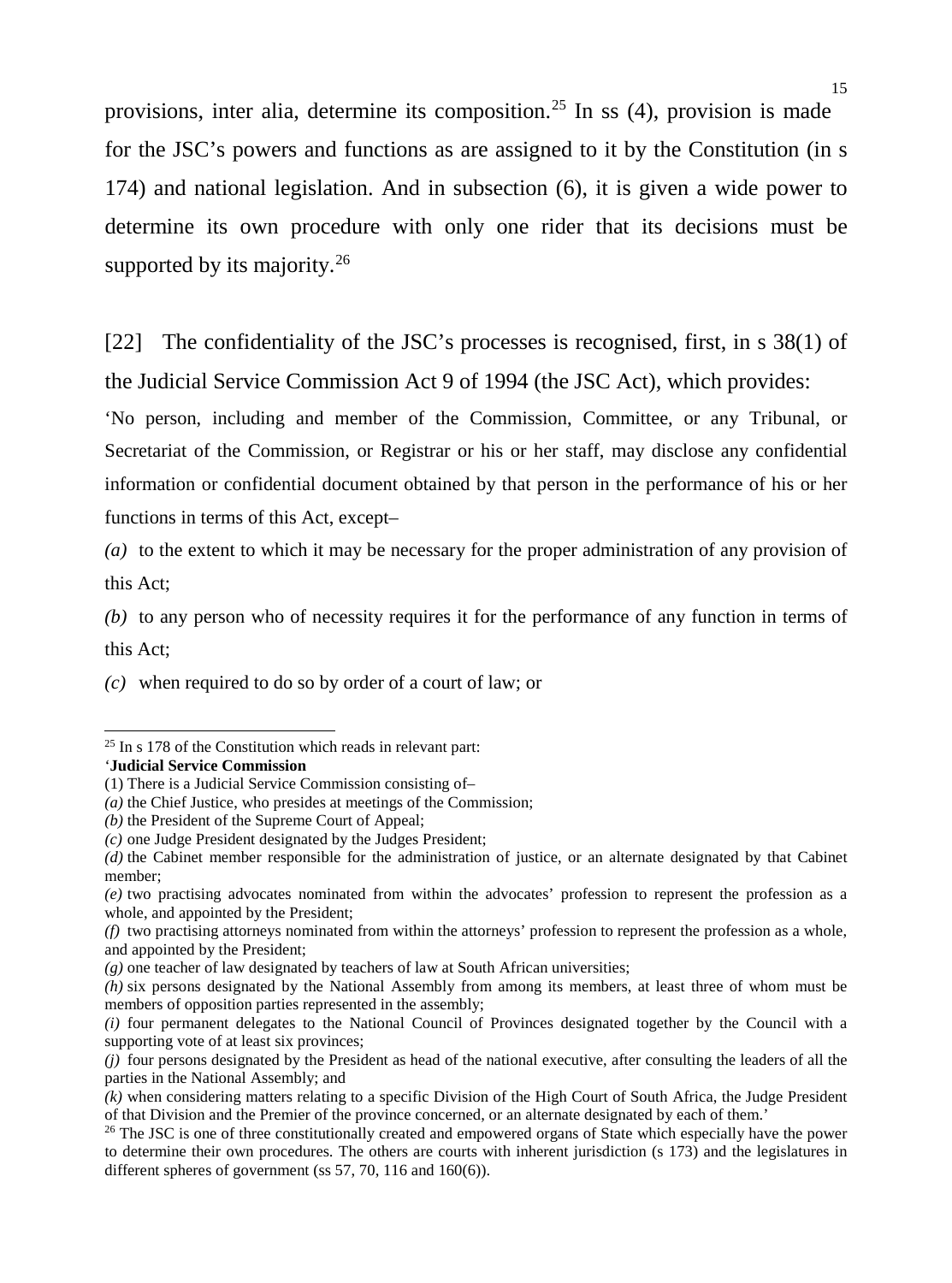*(d)* with the written permission of the Chief Justice.'

-

[23] More pertinently, the process which the JSC must employ in respect of the recommendation of candidates for judicial appointment is governed by regulations promulgated for that purpose in terms of s 35 the JSC Act.<sup>[27](#page-15-0)</sup> Regulation  $3(a) - (m)$ sets out the formal procedure which the JSC employs in the selection of candidates for appointment as superior court judges, save for appointment to the Constitutional Court. [28](#page-15-1) Regulation 3*(k)* provides that:

'After completion of the interviews, the [JSC] shall deliberate *in private* and shall, if deemed appropriate, select the candidate for appointment by consensus or, if necessary, majority vote.' (My emphasis.)

Interestingly, this procedure is not peremptory as regulation 7 allows the JSC to 'depart from this procedure or condone any departure from [the] procedure whenever, in its opinion, it is appropriate to do so'. This is in line with its constitutionally conferred powers to regulate its own procedure in terms of s 178(6). [29](#page-15-2)

[24] Significantly, the Promotion of Access to Information Act 2 of 2000 (PAIA), which imposes transparency in relation to documents held by the State to give effect to the constitutional right to access information under s 32(2) in accordance with s  $32$  of the Constitution,<sup>30</sup> also exempts the JSC's processes relating to the judicial appointments from its operation. In terms of s 12(*d*) thereof,

<span id="page-15-0"></span><sup>27</sup> Procedure of Commission GN R114 published in *GG* 16952 of 2 February 1996, as amended by GN R795 of *GG* 18059 of 13 June 1997, GN R402 of *GG* 23277 of 5 April 2002 and *GG* 24596 of 27 March 2003.

<span id="page-15-1"></span> $28$  Section 174(4) and (6) of the Constitution as well as regs 2 and 3 respectively set out distinct procedures for the appointment of Constitutional Court judges as opposed to the appointment of other judges of the superior courts.

<span id="page-15-2"></span> $29\overline{)}$  See, with regard to powers sourced directly from the Constitution and complemented through further subsidiary powers in national legislation, *SABC v DA* (above) paras 42-43. See also *Trustco Group International (Pty) Ltd v Vodacom (Pty) Ltd & another* [2016] ZASCA 56 para 14.

<span id="page-15-3"></span> $30$  Section  $32(1)(a)$  of the Constitution affords everyone 'the right of access to information held by the state'. Section 32(2) of the Constitution provides that national legislation must be enacted to give effect to the right to everyone's right to access information and the long title of PAIA provides that that Act's purpose is: 'To give effect to the constitutional right of access to any information held by the State and any information that is held by another person and that is required for the exercise or protection of any rights; and to provide for matters connected therewith.' See also s 9 of PAIA setting out the objectives of that Act.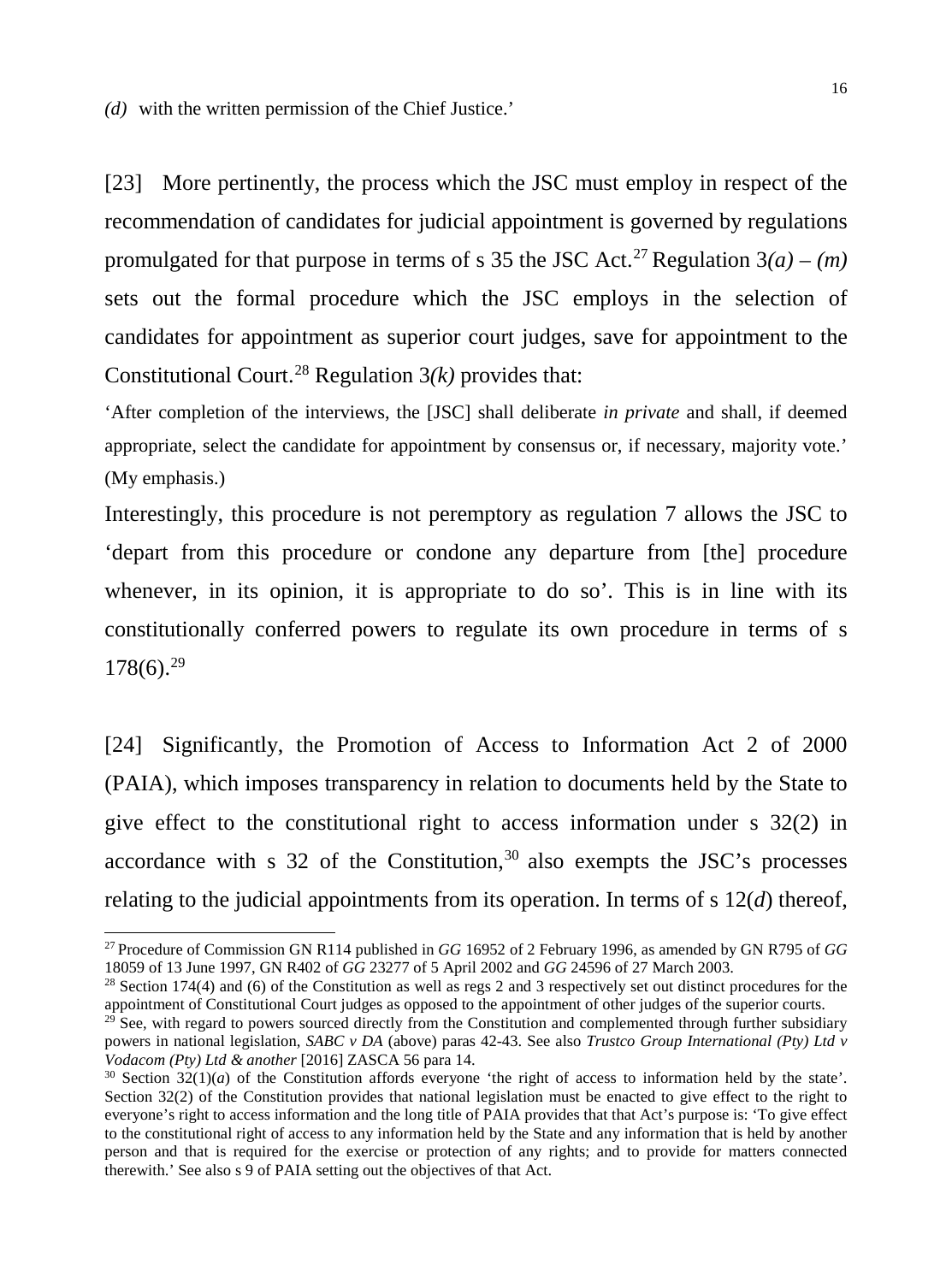PAIA 'does not apply to a record relating to a decision referred to in paragraph (*gg*) of the definition of "administrative action" in section 1 of the Promotion of Administrative Justice Act, 2000 (Act 3 of 2000), regarding the nomination, selection or appointment of a judicial officer or any other person by the [JSC] in terms of any  $law^{\frac{31}{3}}$  $law^{\frac{31}{3}}$  $law^{\frac{31}{3}}$ 

[25] The confidentiality of the deliberations therefore enjoys recognition in legislation enacted to give effect to the very right to access information enshrined in the Constitution, which was rightly not challenged as being unconstitutional. (All that HSF argued was that the confidentiality of the deliberations is no basis for withholding disclosure under rule 53, and that it could at best 'lead to the setting up of a confidentiality regime in respect of disclosure where properly established' and that the regulations relate only to the process to be employed by the JSC in performing its functions.) Furthermore, our courts, which ultimately retain the power to order disclosure of confidential material where appropriate, have endorsed the need for confidentiality in JSC processes.<sup>[32](#page-16-1)</sup> Recently, in *Judicial Service Commission v Cape Bar Council & another*, [33](#page-16-2) this court dealt with the JSC's obligation to give reasons for its decision not to recommend a particular candidate if properly called upon to do so. In concluding that the JSC is indeed enjoined by law to provide such reasons, the court accepted the legitimacy of the JSC's procedure of merely distilling its reasons as a summary of its deliberations (as was done in this case) and voting for candidates by secret ballot. The court stated that 'if the reasons of the majority cannot be distilled from the ...

<span id="page-16-0"></span> $31$  Section  $1(gg)$  of PAJA defines 'administrative action' and excludes 'a decision relating to any aspect regarding the nomination, selection or appointment of a judicial officer or any other person, by the Judicial Service Commission in terms of any law' from review under that Act.

<span id="page-16-1"></span><sup>32</sup> See *Cape Town City v SANRAL* [2015] ZASCA 58; 2015 (3) SA 386 (SCA) para 46, in the comparable context of the numerous limits imposed on the dissemination of material discovered, where this court pointed out that for the question of disclosure of such material it is impermissible to lay blanket rules, but instead that every case must be determined on its own merits and that the court exercises a discretion in the careful evaluation of what is at stake on both sides.

<span id="page-16-2"></span><sup>33</sup> *JSC v Cape Bar Council* [2012] ZASCA 115; 2013 (1) SA 170 (SCA).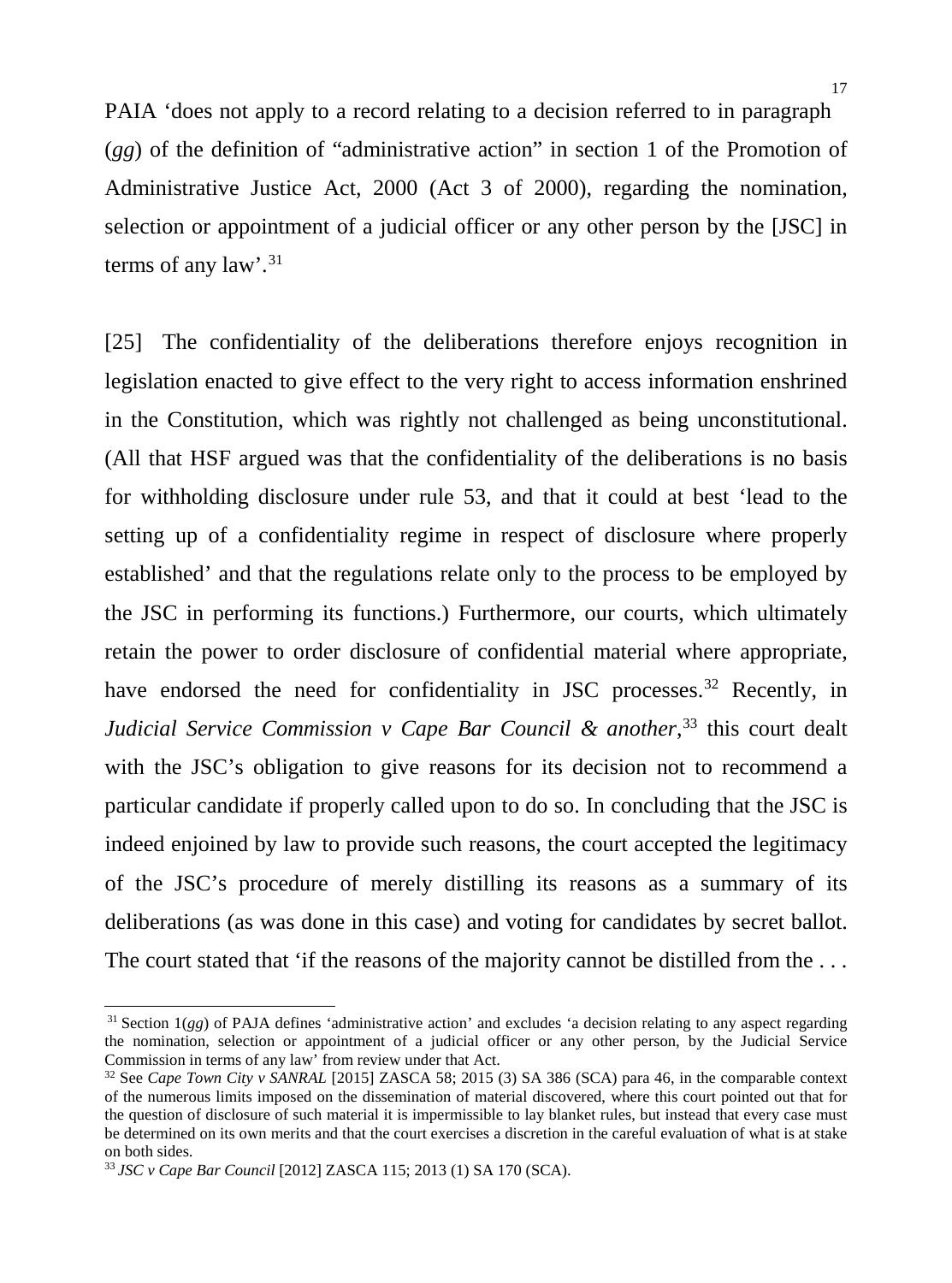deliberations which precede the voting procedure, there appears to be no reason, on the face of it, why the members cannot be asked to provide their reasons *anonymously*.' [34](#page-17-0) The court also pointed out that it was not 'suggesting that the JSC is under an obligation to give reasons under all circumstances for each and every one of the myriad of potential decisions it has to take.'[35](#page-17-1)

[26] Likewise in *Mail & Guardian v Judicial Service Commission*, [36](#page-17-2) the South Gauteng High Court, dealing with access to the JSC's 'public proceedings' (and not process endowed with confidentiality by statute as here), nonetheless acknowledged the need for confidentiality. It allowed the media applicants access to a judge's disciplinary proceedings largely because the proceedings had already been fully open and no justification had been advanced for closing them. Although the court emphasised the importance of openness, it recognised the necessity of confidentiality at the early stages of the proceedings as follows (para 20):

'Confidentiality would encourage the filing of complaints but also protect judges from unwarranted and vexatious complaints and maintain confidence in the judiciary by avoiding premature announcements of groundless complaints. Moreover, it would facilitate the work of the disciplinary authority by giving it flexibility to accomplish its functions through voluntary retirement or resignation. Confidentiality is required to protect a judge from frivolous and unfounded complaints; to allow a judge to recognise and correct his or her own mistakes; to resolve the complaint prior to formal proceedings and to protect the privacy of a judge.'

[27] What may be gleaned from these decisions, in my view, which HSF's counsel did not challenge, is that there is no absolute requirement of disclosure of the JSC's proceedings. Rather, it is a question of weighing, inter alia, the nature and relevance of the information sought, the extent of the disclosure and the

-

<span id="page-17-0"></span><sup>&</sup>lt;sup>34</sup> Paragraph 50.

<span id="page-17-1"></span><sup>&</sup>lt;sup>35</sup> Paragraph 51.

<span id="page-17-2"></span><sup>36</sup> *Mail & Guardian v Judicial Service Commission* [2010] 1 All SA 148; 2010 (6) BCLR 615 (GSJ). See also *eTV (Pty) Ltd & others v Judicial Service Commission & others* 2010 (1) SA 537 (GSJ).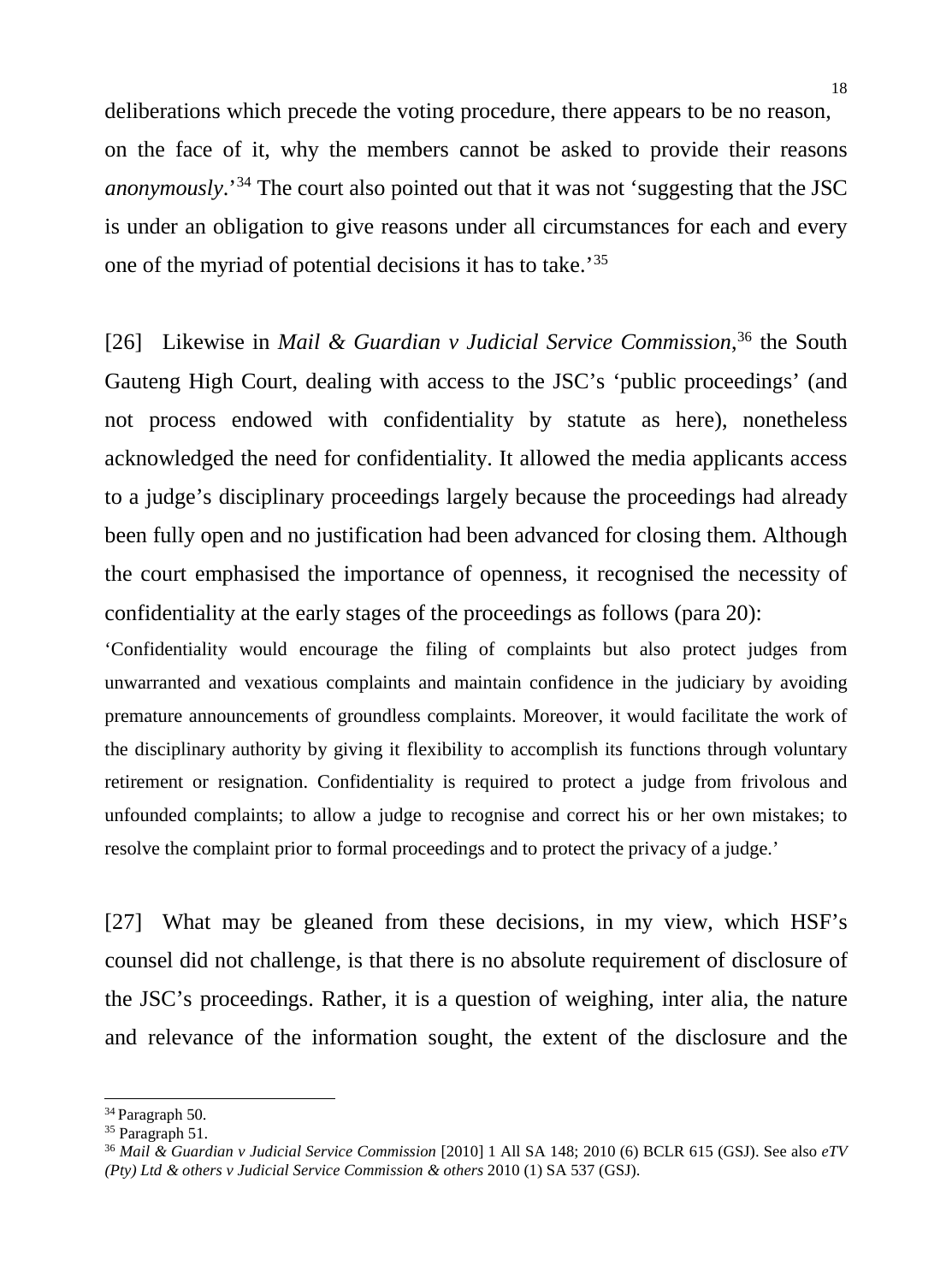circumstances under which the disclosure is sought and the potential impact upon anyone, if disclosure is ordered or refused, as the case may be, in a manner that would enable the JSC to conduct a judicial selection process that does not violate its positive obligations of accountability and transparency. It should be borne in mind in that exercise, however, that these constitutional values do not establish discrete and enforceable rights.<sup>[37](#page-18-0)</sup> They serve merely as interpretive guides that may have to be balanced against and fettered by competing values, interests and rights of equal importance, such as rights to dignity and privacy of parties who would be affected by the disclosure. And as the rules of court must, like all other legislation, be construed and applied in the manner enjoined by s  $39(2)$  of the Constitution,<sup>[38](#page-18-1)</sup> there can be no objection to a limitation of the record if that is reasonable and justifiable in the sense contemplated by s 36(1) of the Constitution.[39](#page-18-2)

[28] It must then be determined if there are any reasons, consistent with the Constitution and the law, justifying the non-disclosure of the deliberations. I have difficulty with HSF's contentions that non-disclosure of the recording is inimical to the notions of open justice and public accountability and that protecting the confidentiality of the deliberations would undermine the public's trust in the JSC and its processes. The nature of the JSC's constitutional mandate requires it to

j

'**36 Limitation of rights**

<span id="page-18-0"></span><sup>37</sup> *Minister of Home Affairs v National Institute for Crime Prevention and the Reintegration of Offenders (NICRO) & others* [2004] ZACC 10; 2005 (3) SA 280 (CC) para 21. See also, *Gaertner & others v Minister of Finance & others* [2013] ZACC 38; 2014 (1) SA 442 (CC) para 49; *Bernstein & others v Bester & others NNO* [1996] ZACC 2; 1996 (2) SA 751 (CC) para 85.

<span id="page-18-1"></span><sup>&</sup>lt;sup>38</sup> Which enjoins the interpretation of legislation that promotes the spirit, purport and objects of the Bill of Rights.

<span id="page-18-2"></span><sup>&</sup>lt;sup>39</sup> The provisions read:

<sup>(1)</sup> The rights in the Bill of Rights may be limited only in terms of law of general application to the extent that the limitation is reasonable and justifiable in an open and democratic society based on human dignity, equality and freedom, taking into account all relevant factors, including–

*<sup>(</sup>a)* the nature of the right;

*<sup>(</sup>b)* the importance of the purpose of the limitation;

*<sup>(</sup>c)* the nature and extent of the limitation;

*<sup>(</sup>d)* the relation between the limitation and its purpose; and

*<sup>(</sup>e)* less restrictive means to achieve the purpose.'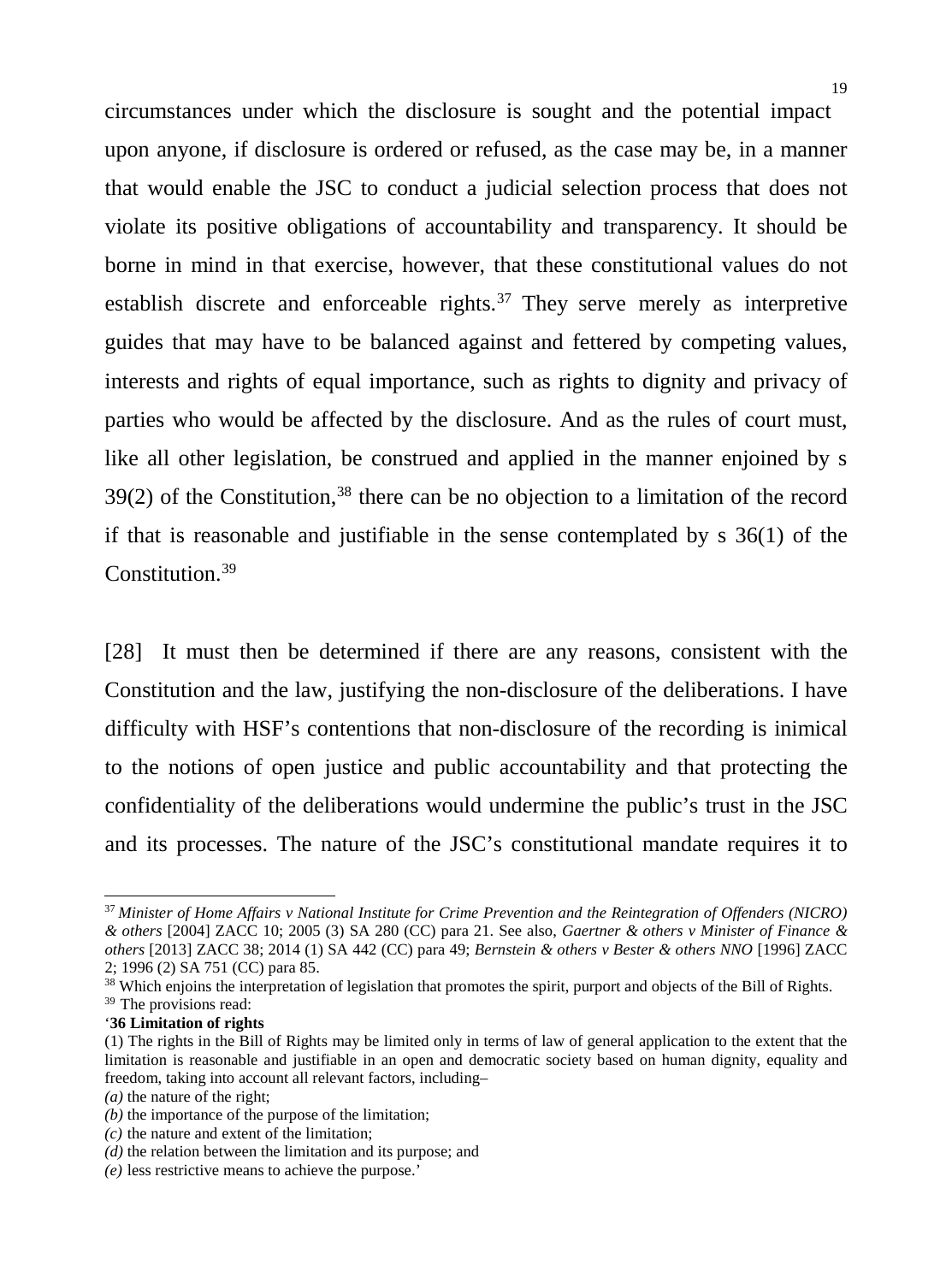20

engage in a rigorous, intense judicial selection process. To that end, it must be accepted that during the course of the deliberations adverse remarks will be made, which although not necessarily actionable in law, may yet be hurtful to a candidate and cause reputational damage harmful to his or her professional career. This would apply with greater force to a sitting judge who applies for a higher position on the Bench with the potential of eroding public esteem in the judiciary upon which the ultimate power of the courts rests. $40$  The JSC and its members may also be exposed to possible actionable claims for delictual damages arising from utterances made during the deliberations which a candidate may consider defamatory. It should not be overlooked too that the legal practitioners in the JSC will, in future, appear before the appointed judge who may harbour ill feelings against them if they expressed adverse views against her or his appointment in the deliberations. This may potentially inhibit the practitioners and even the judges sitting on the JSC from freely and frankly expressing themselves on the suitability of the candidates.

[29] Protecting the confidentiality of the deliberations clearly serves legitimate public interests in the circumstances. Whilst the JSC itself cannot lay claim to a general right to privacy as it discharges a public duty, the privacy and dignity of judicial candidates, who are assured by the JSC Act and its regulations that the deliberations concerning their suitability will be confidential, must be protected in the judicial interviewing and selection process. [41](#page-19-1) Non-disclosure of the deliberations therefore fosters this obligation. It likely encourages applicants who might otherwise not make themselves available for judicial appointment for fear of embarrassment were the JSC members' frank opinions on their competence or otherwise be made open to the public. This would compromise the efficacy of the

<span id="page-19-0"></span><sup>&</sup>lt;sup>40</sup> Hon Chief Justice I Mohamed 'The role of the judiciary in a constitutional State' (1998) 115 SALJ 111 at 112.

<span id="page-19-1"></span><sup>&</sup>lt;sup>41</sup> Morné Olivier & Cora Hoexter 'The Judicial Service Commission' in Cora Hoexter & Morné Olivier (contributing eds) *The Judiciary in South Africa* (2014) at 176.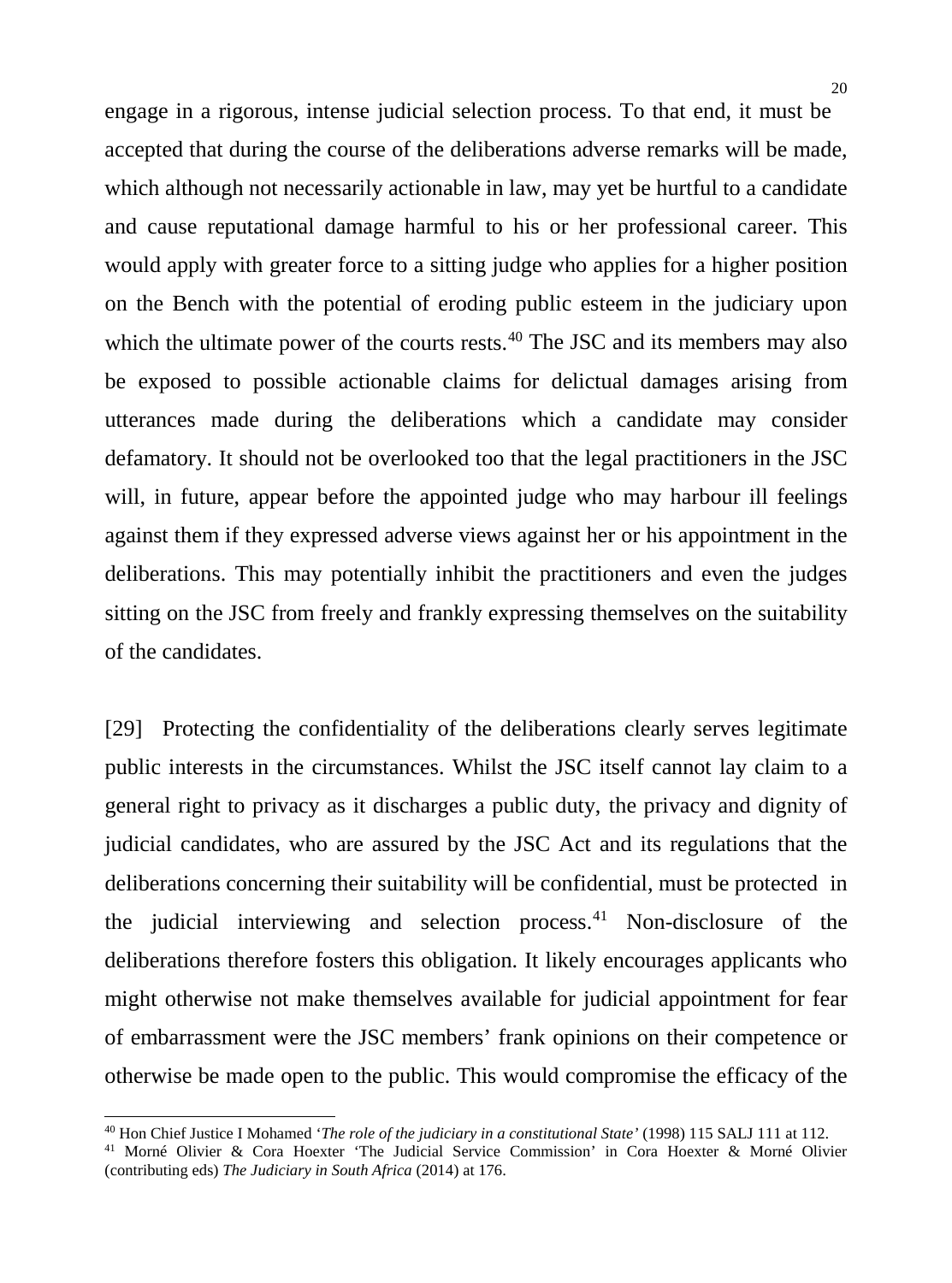judicial selection process. The cloak of confidentiality also enhances the judicial appointments process by allowing the members to robustly and candidly state facts and exchange views in discussing the suitability or otherwise of the candidates based on their skills, characters, weaknesses and strengths.

[30] It is worth noting in this regard that courts in various foreign jurisdictions have acknowledged the need to protect the confidentiality of State functionaries' deliberations in proper cases so as to preserve their ability to speak frankly, free from improper public scrutiny and influence. In *Babcock v Canada (Attorney General)*, [42](#page-20-0) the court explained the need to protect the confidentiality of cabinet minutes thus:

'Those charged with the heavy responsibility of making government decisions must be free to discuss all aspects of the problems that come before them and to express all manner of views, without fear that what they read, say or act on will later be subject to public scrutiny . . . If Cabinet members' statements were subject to disclosure, Cabinet members might censor their words, consciously or unconsciously. They might shy away from stating unpopular positions, or from making comments that might be considered politically incorrect. . . . The process of democratic governance works best when Cabinet members charged with government policy and decision-making are free to express themselves around the Cabinet table unreservedly.'

These sentiments have been echoed by the House of Lords and the High Court of Australia. [43](#page-20-1) I cannot think of any reason why they would not apply to the deliberations of the JSC, which also makes politically sensitive decisions of great constitutional import.

[31] The public's confidence in the JSC, which has incidentally conducted its deliberations privately without question since its inception in 1994, plainly does not arise from public access to the deliberations. Rather, it stems from, inter alia (a) the diversity of the JSC's uniquely broad composition which comprises senior<br>
<sup>42</sup> Babcock v Canada (Attorney General) 2002 SCC 57; [2002] 3 SCR 3 para 40.<br>
<sup>43</sup> Conway v Rimmer [1968] AC 910 at 952. See also Carey v

<span id="page-20-1"></span><span id="page-20-0"></span>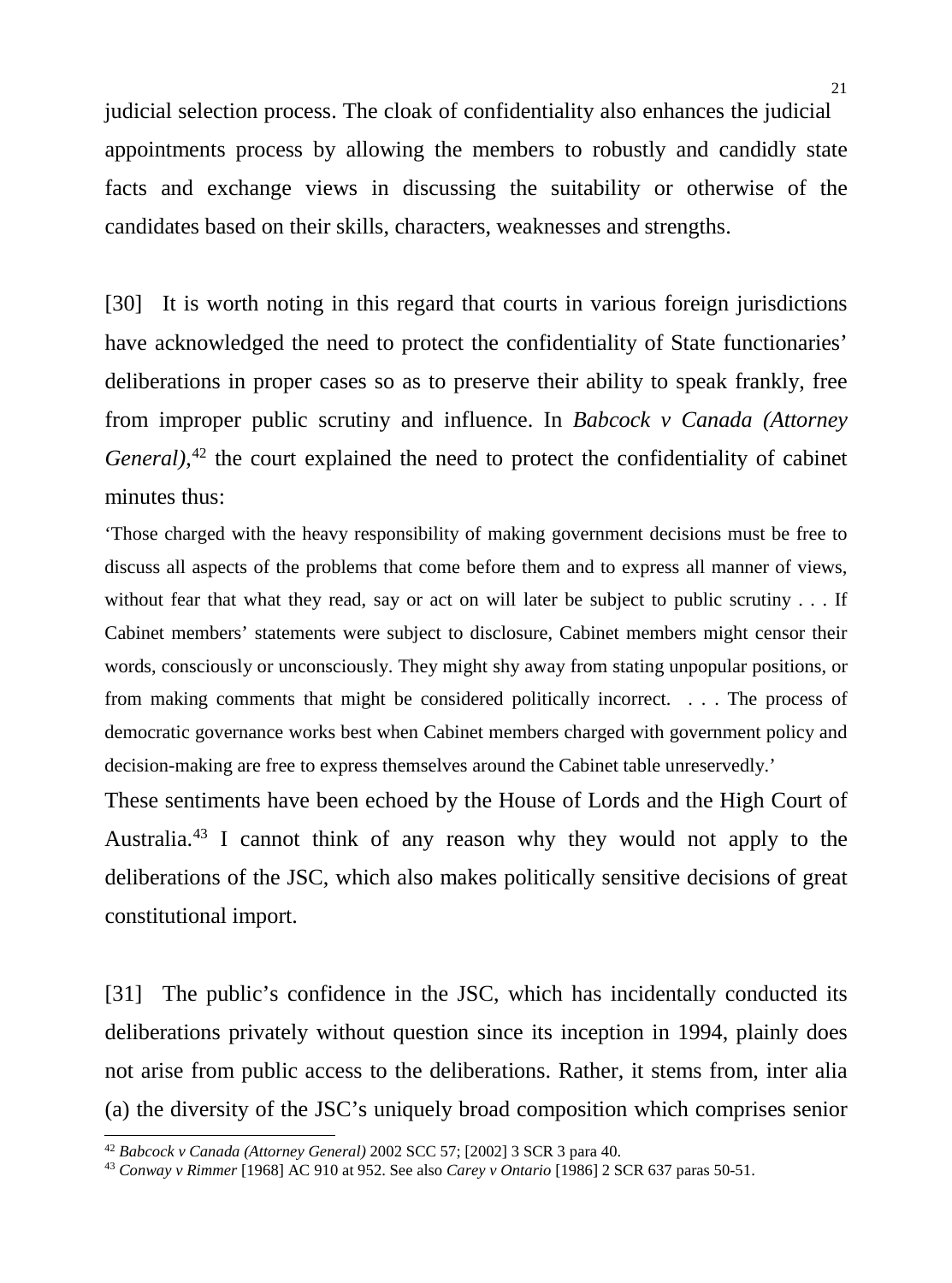members from each of the three arms of government, the legal and academic professions and civil society; (b) the publication of the criteria for eligibility and the appointment of judges; (c) public and media access to the selection process from the time when the vacancies are advertised until the interviews; and (d) the JSC's duty to furnish reasons for its recommendations. These factors satisfy the requirements of transparency and accountability, as evinced in the criticisms against the JSC, which are to be expected and welcomed in an open and democratic society. [44](#page-21-0)

#### **Relevance of the Deliberations?**

-

[32] As mentioned above, the reasons compiled by the Chief Justice 'from the contributions of Commissioners during the deliberations, as mandated by the Commissioners at the end of the meeting' in terms of Uniform rule 53(1)*(b)*, contained a concise summary of the views expressed by the JSC members in respect of each candidate. Based on those reasons HSF stated the following in its founding affidavit in the main application:

'The HSF submits that this matter is now ripe for determination by this Honourable Court. The reasons provided by the JSC, as delineated below, together with certain recent public statements by, inter alios, the Chief Justice . . . and the spokesperson for the JSC . . . provide this Honourable Court with the necessary context to consider the relief sought in the Notice of Motion accompanying this affidavit.'

[33] Further on in this affidavit, HSF set out its grounds of review which amounted to that the JSC: (a) elevated the consideration in s 174(2) of the Constitution, which obliges the JSC to consider 'the need for the judiciary to reflect broadly the racial and gender composition of South Africa . . . when

<span id="page-21-0"></span><sup>44</sup> Olivier & Hoexter op cit at 174-188. See also Tabeth Masengu '*Gender transformation as a means of enhancing perceptions of impartiality on the bench*' (2016) 133 *SALJ* 475 at 485-490; Mateenah Hunter, Tim Fish Hodgson & Catharine Thorpe '*Women are not a proxy: Why the Constitution requires feminist judges*' (2015) 31 *SAJHR* 579 at 596-604.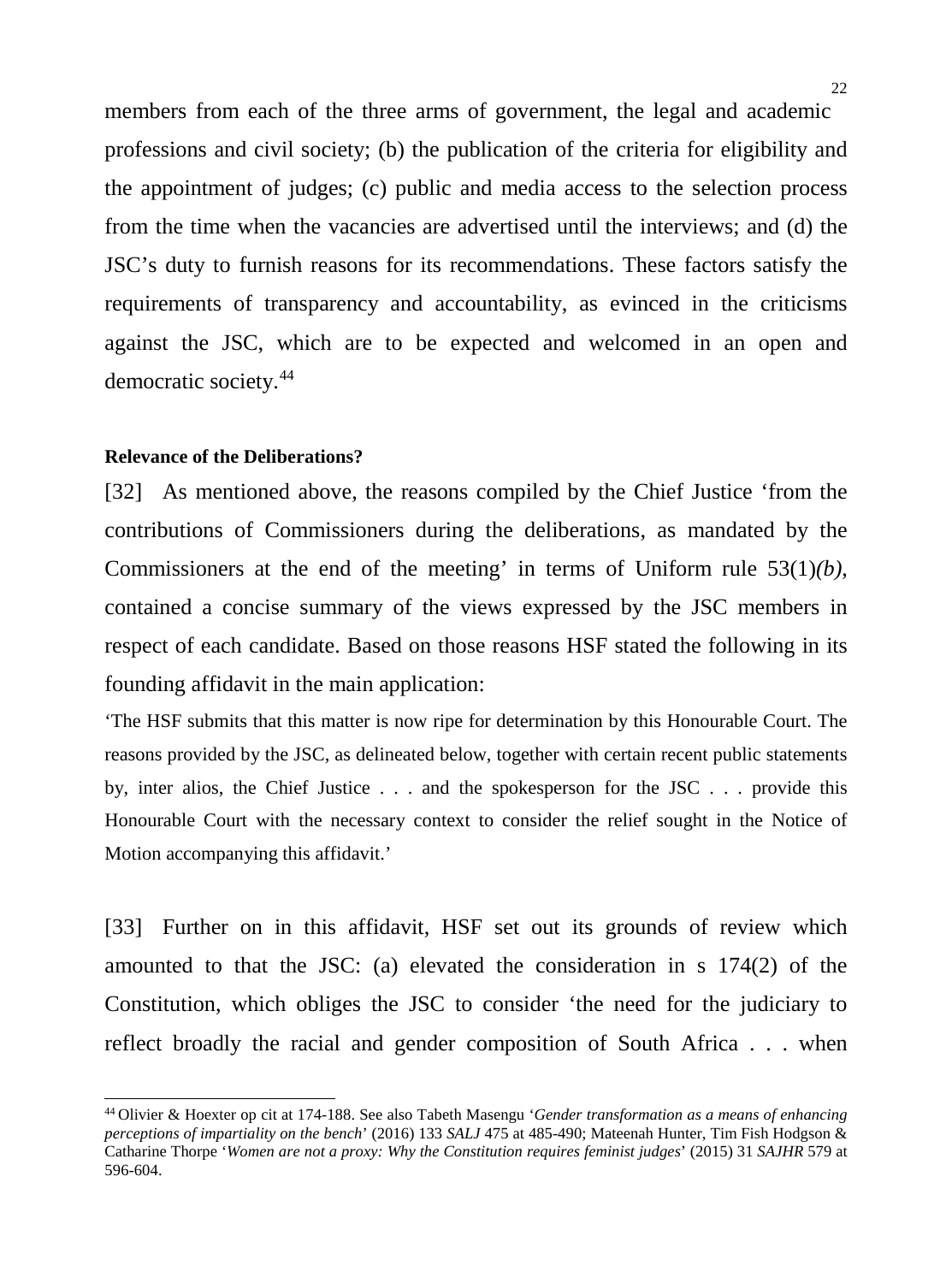judicial officers are appointed', above other relevant factors; (b) failed to take other material considerations into account; and (c) failed to engage in a meaningful, comprehensive and comparative analysis of the respective strengths and weaknesses of the various candidates.

[34] Prior to the launch of the interlocutory application, the JSC's instructing attorneys requested more time 'to finalize the record'. HSF's response to that request was:

'In the closing paragraph of [your client's letter dated 16 November 2013] your client indicated to Mr Cloete [retired Justice Harms DP's legal representative] that "this letter as well as the previous one . . . has given you all the necessary information". Accordingly, given your client's stated position that it has already furnished Mr Cloete with the totality of its record of and reasons for the decision that is challenged in this matter, it is unclear what record remains to be "compiled" or "finalised" by your client under Rule 53.'

[35] HSF's insistence on the disclosure of the deliberations is puzzling in light of this unequivocal position, which took no issue with the adequacy or accuracy of the reasons furnished by the Chief Justice, that all the material necessary for the adjudication of the matter it described as 'ripe for determination' was before the court a quo. It seems nothing like a legitimate endeavour to obtain knowledge of the reasons founding the impugned recommendations and smacks of the 'fishing excursion' against which the court cautioned in *Johannesburg City Council.*  HSF's own stance makes clear that the deliberations are not required for the proper determination of the review.

[36] It is not in any event clear what value would be added by the preliminary views of members. What they state during the deliberations is not necessarily an indication of the basis on which they ultimately decide each matter, as their initial views may well have changed from persuasion by the others by the time of voting.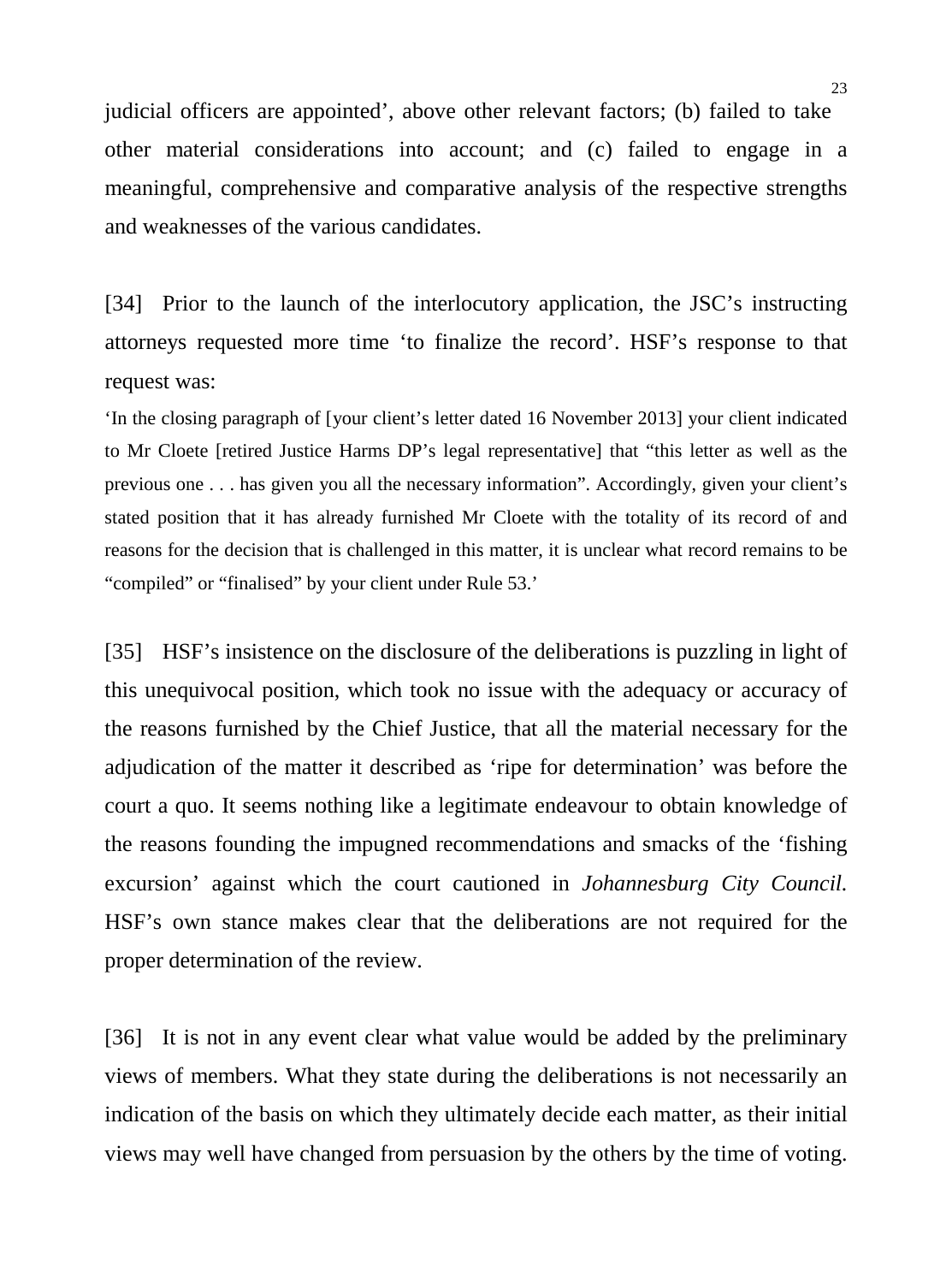Moreover, the voting process itself poses another hurdle as its secrecy would make it impossible to attach any views expressed in the deliberations to a particular member. The reasons provided by the Chief Justice clearly allow an objective determination of the considerations that were probably operative in the minds of the JSC members when they made the recommendations. There is no conflict between the JSC's procedures and rule 53. If the reasons were considered inadequate, which was not HSF's case, as already stated, nothing would preclude HSF from seeking reasons from each of the JSC members anonymously in the manner suggested by this court in *Cape Bar Council.* The recording of the actual deliberations is therefore irrelevant for purposes of rule 53.

[37] This finding is strongly supported by comparative international practice of various jurisdictions including the USA, Australia (which has no judicial appointments commission at all), Canada, the United Kingdom and other Commonwealth jurisdictions, which is comprehensively discussed in the court a quo's judgment. Even in jurisdictions that provide little or no confidentiality protections for applicants in deference to open justice and accountability, the courts and academic writers have recognized the justification for confidential deliberations similar to what has been advanced by the JSC.<sup>[45](#page-23-0)</sup> Final deliberations and votes of the commissioners are afforded extensive confidentiality and the universal purpose therefor is to encourage free and frank discussion of the applicants' qualifications by the commissioners and the other reasons given by the

-

<span id="page-23-0"></span><sup>45</sup> See, for example, *Public Citizen v Department of Justice* 491 US 440 (1989); *Lambert v Barsky* N.Y. Supr., 91 Misc.2d 443; 398 N.Y.S.2d 84 (1977); *Justice Coalition v First District Court of Appeal Judicial Nominating Commission* 823 So. 2d; 823 So.2d 185 (Fla. Dist. Ct. App. 2002); *Guy v Judicial Nominating Commission* 659 A.2d 777 (Del. Super. 1995); *Guardian News and Media Limited v IC (Freedom of Information Act 2000*) [2009] UKIT EA\_2008\_0084 (10 June 2009); *Judicial Appointments Commission (Decision Notice*) [2009] UKICO FS50242843 (24 August 2009); Ontario Judicial Appointments Advisory Committee *Annual Report for 2012* (2013) at 9, available at *www.ontariocourts.ca/ocj/files/open/JAAC-2012-Ann-Rep.pdf*, accessed 23 October 2016; Marla N Greenstein & Kathleen M Sampson *Handbook for judicial nominating commissioners* 2 ed (2004) at 24; Rachel Davis & George Williams 'Reform of the judicial appointments process: Gender and the bench of the High Court of Australia' (2003) 27 *Melbourne University LR* 819 at 863; Simon Evans & John Williams 'Appointing Australian judges: A new model' (2008) 30 *Sydney LR* 295.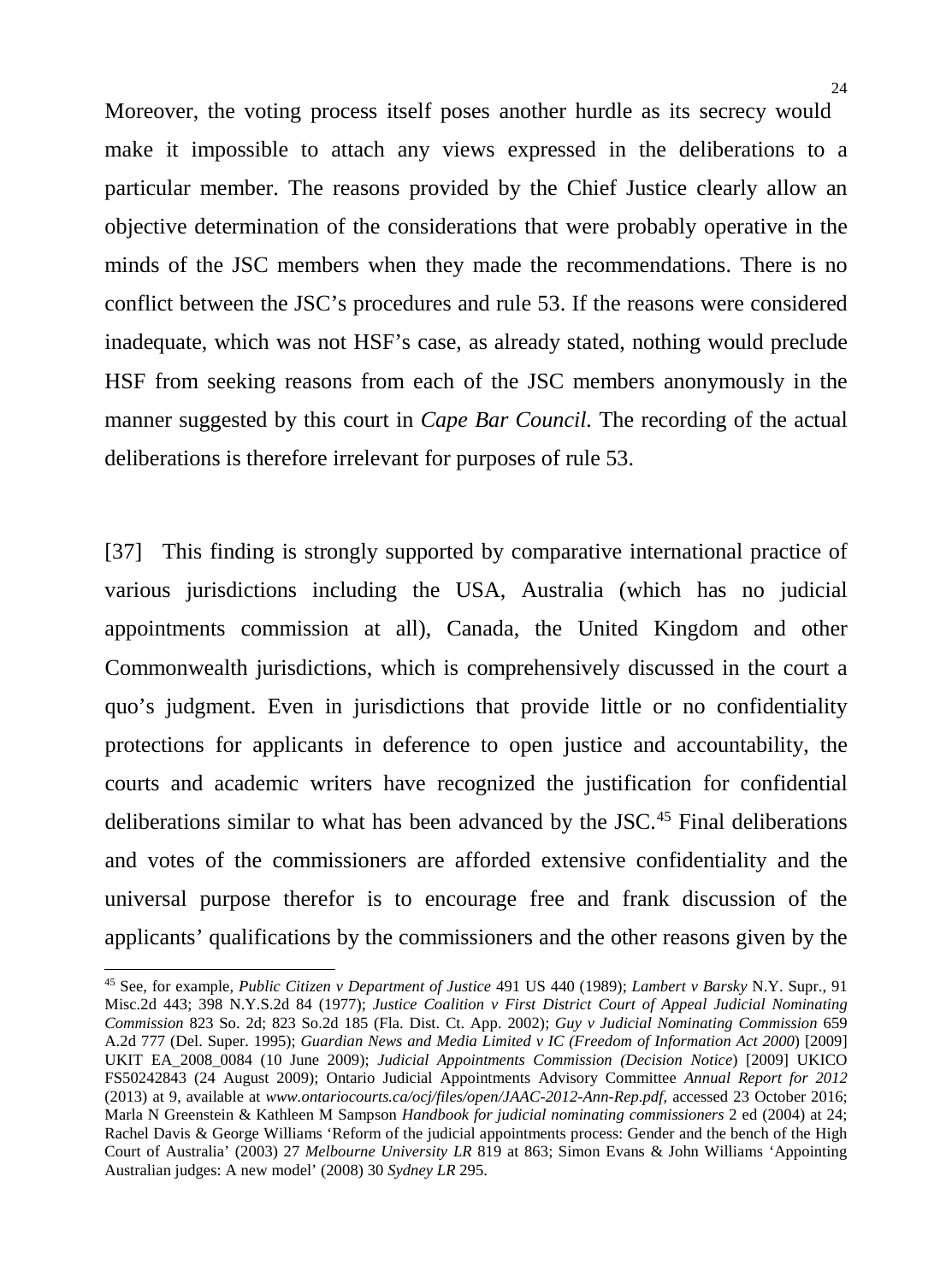JSC.

[38] As the court a quo correctly observed, employing a body such as the JSC to conduct judicial selection in itself represents international best practice. Interestingly, the JSC's processes are by far more open than those of its international counterparts, to the extent that its openness has sometimes been slated. In 2013, the Commonwealth Lawyers Association, the Commonwealth Legal Education Association and the Commonwealth Magistrates' and Judges' Association, in a paper titled 'Judicial appointments commissions: A model clause for constitutions', developed a model constitutional clause for judicial appointment commissions. [46](#page-24-0) The paper contains the following observation on the clause in recommending that judicial appointment commissions should be able to determine their own procedure (at 12-13):<sup>[47](#page-24-1)</sup>

'It is important that the selection process is seen to be transparent in the processes it uses to assess the qualifications of candidates for appointments. In some countries, such as South Africa the deliberations are through public hearings. We do not recommend that, because reports have shown that although candidates are prepared to put themselves through an open and fair process, they are less willing to share their candidature, and any lack of success, with the public at large. Whatever the method, there should be an established, public system for the assessment of qualifications of candidates.'

[39] To sum up: A decision-maker's deliberations do not automatically form part of the record of the proceedings as contemplated in rule 53. The extent of the record must depend upon the facts of each case. In certain cases the decisionmaker may be required to produce a full record of proceedings which includes its

<span id="page-24-0"></span><sup>46</sup> Karen Brewer, James Dingemans & Peter Slinn *Judicial appointments commissions: A model clause for constitutions* (2013), available for download on the CMJA website at *http://www.cmja.org/archivednews2013- 2014.htm*, accessed 23 October 2016.

<span id="page-24-1"></span><sup>&</sup>lt;sup>47</sup> The recommended clause provides the following:

<sup>&#</sup>x27;(15) The Commission shall be responsible for the establishment of its own procedural rules and regulations which should include provision for the conduct of meetings, where necessary, by video or other teleconferencing means and for the transparency of selection processes.'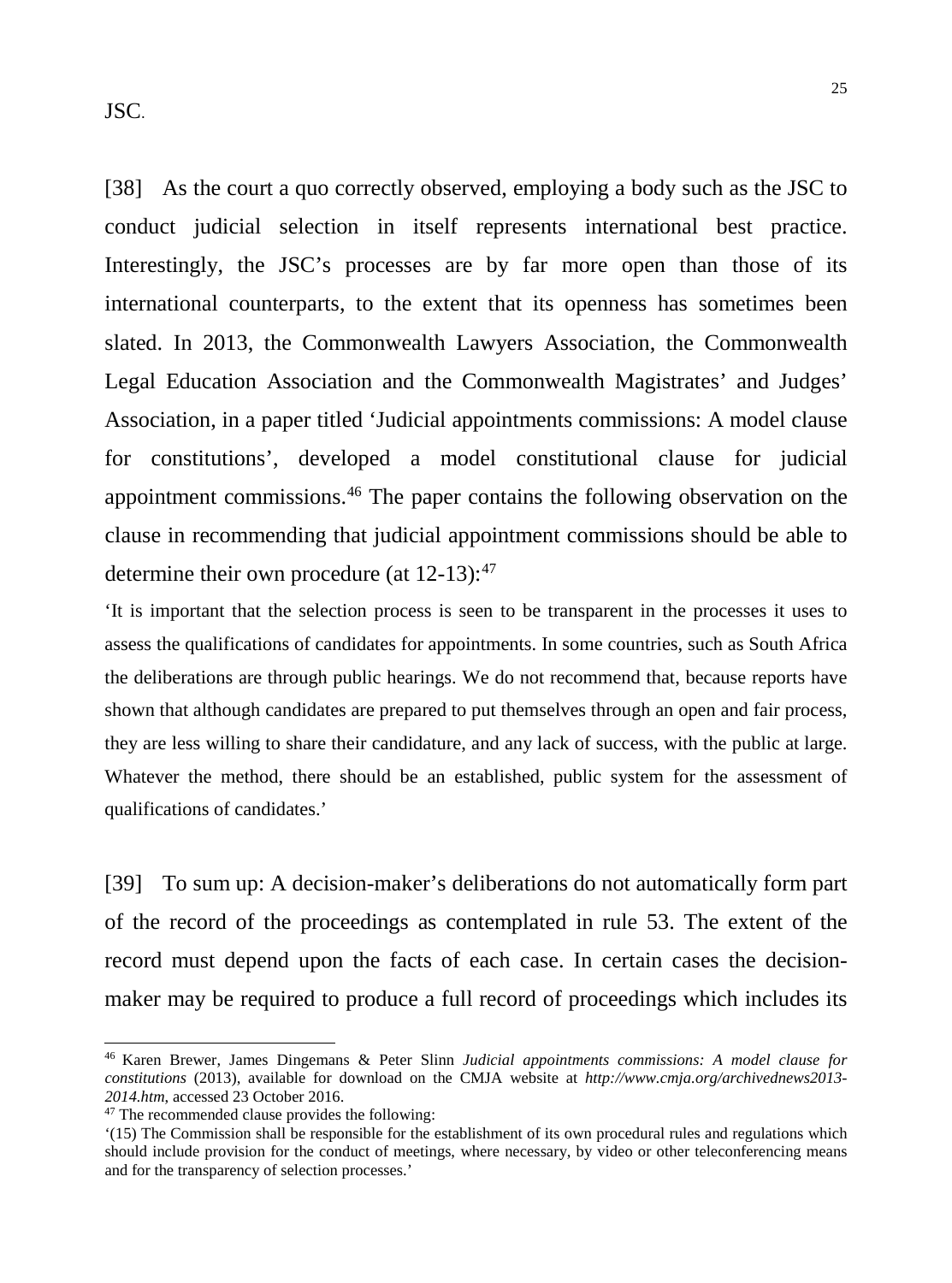deliberations. But there may be cases, such as this one, where confidentiality considerations may warrant non-disclosure of deliberations for the reasons set out above. I agree with the court a quo that the JSC is set apart from other administrative bodies by its unique features which provide sufficient safeguards against arbitrary and irrational decisions. The relief sought by HSF would undermine its constitutional and legislative imperatives by, inter alia, stifling the rigour and candour of the deliberations, deterring potential applicants, harming the dignity and privacy of candidates who applied with the expectation of confidentiality of the deliberations and generally hamper effective judicial selection.

[40] The appeal must therefore fail. The JSC did not seek a costs order in the event of its success and my view is that this stance is correct in light of the *Biowatch* principle.[48](#page-25-0)

[41] The appeal is accordingly dismissed with no order as to costs.

**M M L Maya Deputy President** 

\_\_\_\_\_\_\_\_\_\_\_\_\_\_\_\_\_\_\_\_\_\_\_\_\_\_\_

<span id="page-25-0"></span>j <sup>48</sup> *Biowatch Trust v Registrar, Genetic Resources & others* [2009] ZACC 14; 2009 (6) SA 232 (CC).